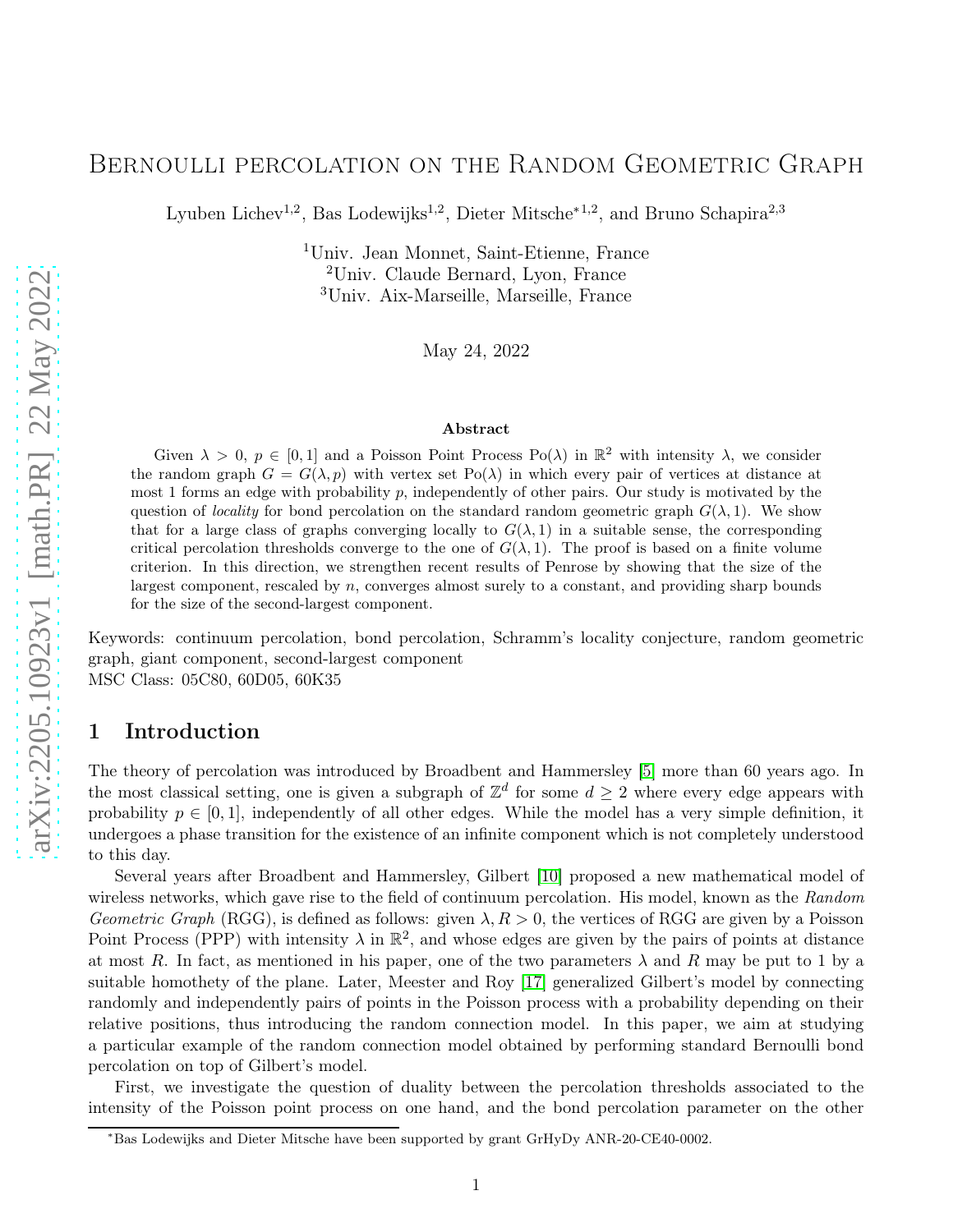hand. This question is in the spirit of [\[6\]](#page-19-2) and [\[11\]](#page-19-3) among others, which were interested in deriving relations between site and bond percolation thresholds on general bounded degree graphs. As we shall see, some interesting and challenging problems appear in our setting, partly due to the continuous setting and the fact that degrees are no longer bounded.

Then, we consider the question of locality for the percolation thresholds, introduced in [\[3\]](#page-19-4) in the context of vertex-transitive graphs. When suitably rephrased in our continuous setting, we manage to prove some new instance of Schramm's locality conjecture. The proofs rely on a fine understanding of the sizes of the largest connected components in the random geometric graph in finite volume, which is of independent interest. In this direction, we extend and strengthen very recent results of Penrose [\[19\]](#page-20-1).

### 1.1 Our results

For  $\lambda > 0$ , denote by Po( $\lambda$ ) a Poisson Point Process in  $\mathbb{R}^2$  of intensity  $\lambda$ . Then, we define  $G(\lambda, 1)$  as the random geometric graph with vertex set  $Po(\lambda)$  and edge set the set of pairs of vertices at Euclidean distance at most one. Given  $p \in [0, 1]$ , we further define  $G = G(\lambda, p)$  as the graph obtained from  $G(\lambda, 1)$ after Bernoulli bond percolation with probability p.

We shall often consider  $Po(\lambda)$  conditioned on containing the origin, that is, we add artificially the origin to the point process (this construction is known in a more general setup under the name *Palm theory*, see for instance [\[18\]](#page-20-2)). Then, we shall denote by  $\theta(\lambda, p)$  the probability that the connected component of the origin in G is infinite. By classical considerations from ergodic theory (see e.g. [\[17\]](#page-20-0)) one may deduce the existence of a deterministic threshold  $\lambda_0 \in [0,\infty]$  such that:

- for all  $\lambda > \lambda_0$ , the graph  $G(\lambda, 1)$  contains an infinite connected component almost surely, and in particular  $\theta(\lambda, 1) > 0$ ;
- for all  $\lambda < \lambda_0$ , the graph  $G(\lambda, 1)$  contains no infinite component almost surely, and in particular  $\theta(\lambda, 1) = 0.$

In fact, a standard coupling argument with site percolation on  $\mathbb{Z}^2$  (see [\[17,](#page-20-0) [18\]](#page-20-2)) shows that  $\lambda_0 \in (0, \infty)$ . In a similar way, for every  $\lambda \in [\lambda_0, \infty)$  we define

$$
p_c(\lambda) = \inf \{ p \in [0, 1] : \theta(\lambda, p) > 0 \},\
$$

and also for every  $p \in (0, 1]$  we define

$$
\lambda_c(p) = \inf \{ \lambda \in \mathbb{R} : \theta(\lambda, p) > 0 \}.
$$

As a first natural question one may ask whether these two functions are strictly monotone, continuous, and inverse of each other. Each of these properties is an easy consequence of the next theorem. For the proof of the first equality, we deduce that  $p_c$  is strictly monotone by using a classical result of Hammersley [\[12\]](#page-19-5), which is then replaced by Theorem 2.3 from [\[9\]](#page-19-6) in the proof of the second inequality.

<span id="page-1-0"></span>**Theorem 1.1.** *For any*  $\lambda \in (\lambda_0, \infty)$  *and*  $p \in (0, 1)$ *, one has*  $\lambda_c(p_c(\lambda)) = \lambda$  *and*  $p_c(\lambda_c(p)) = p$ *, respectively. In particular,*  $\lambda_c$  *and*  $p_c$  *are inverse bijections, and hence continuous and strictly decreasing.* 

Our interest in the graph  $G(\lambda, p)$  was triggered by the following question, which is related to Schramm's locality conjecture, see [\[3\]](#page-19-4) and also [\[8,](#page-19-7) [14,](#page-20-3) [16\]](#page-20-4) for some recent progress. Suppose that we are given an integer  $k \geq 1$  and a real  $\lambda > 0$ . Then, remove all vertices of the random geometric graph  $G(\lambda, 1)$  which have degree larger than some constant  $k$  together with all the edges emanating from them. This defines a subgraph of  $G(\lambda, 1)$  in which all vertices have degree bounded by k. Moreover, as  $k \to \infty$ , these random subgraphs (say rooted at the origin) converge locally in the Benjamini–Schramm sense to  $G(\lambda, 1)$  (see e.g. [\[2,](#page-19-8) [4\]](#page-19-9) for more on this notion of local convergence). Thus, we were initially aiming to understand whether the bond percolation thresholds on these subgraphs converge to  $p_c(\lambda)$ , the bond percolation threshold of  $G(\lambda, 1)$ .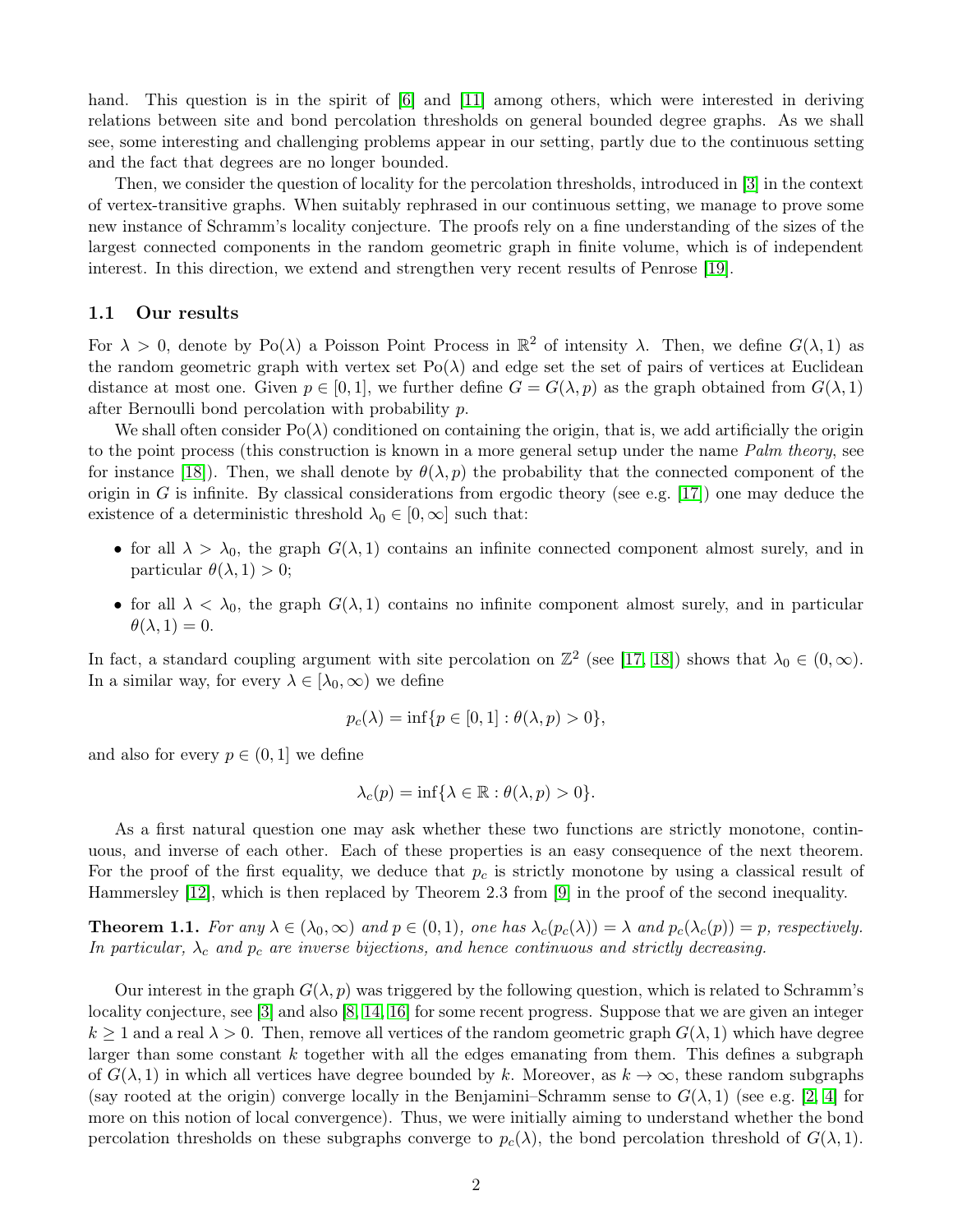Our first main result confirms a more general version of this statement. We remark that, while Schramm's locality conjecture was stated in terms of vertex-transitive graphs, we assume translation invariance of the distribution of our graphs. First, a random set embedded in  $\mathbb{R}^2$  is said to be *locally finite* if for any bounded domain  $\Omega$ , the restriction of the set to  $\Omega$  is almost surely finite.

<span id="page-2-0"></span>**Definition 1.2.** Let  $K \geq 0$  be given. We say that a random graph with a locally finite vertex set embedded in R 2 is a K*-dependent graph of geometric type* if the following two conditions are satisfied:

- The law of the graph is invariant by any translation of  $\mathbb{R}^2$ .
- For any two domains  $\Omega_1$  and  $\Omega_2$  at Euclidean distance at least K, the restrictions of the graph to  $\Omega_1$  and  $\Omega_2$  are independent.

We also say that a graph is of geometric type if there exists  $K \geq 0$  such that it is a K-dependent graph of geometric type.

In particular, each of the graphs  $G(\lambda, p)$ , or more generally any random connection model with a connection function having bounded support, is of geometric type. The example mentioned above where vertices with degree larger than a constant  $k$  are removed is another example of a 2-dependent graph of geometric type. In this setting, a convenient notion of local convergence is the following.

<span id="page-2-1"></span>**Definition 1.3.** A sequence  $(\mathcal{G}_k)_{k\geq 1}$  of graphs of geometric type in the sense of Definition [1.2](#page-2-0) is said to *converge locally* to another graph G of geometric type if for any bounded domain  $\Omega \subseteq \mathbb{R}^2$ , the distribution of the restriction of  $\mathcal{G}_k$  to  $\Omega$  converges to the distribution of the restriction of  $\mathcal{G}$  to  $\Omega$  as a sequence of finite graphs. In other words, for any finite graph  $H$ ,

$$
\lim_{k\to\infty} \ \mathbb{P}\big((\mathcal{G}_k)_{|\Omega} = H\big) = \mathbb{P}\big(\mathcal{G}_{|\Omega} = H\big).
$$

Examples of graph sequences of geometric type which converge to  $G(\lambda, p)$  include:

- $G(\lambda_k, p_k)$  for any sequence  $(\lambda_k)_{k>1}$  and  $(p_k)_{k>1}$  converging respectively to  $\lambda$  and  $p$ ;
- $\mathcal{G}_k$ , obtained after removing all vertices in  $G(\lambda, p)$  with degree larger than k;
- $\hat{\mathcal{G}}_{\varepsilon}$ , obtained after removing all vertices in  $G(\lambda, p)$  with another vertex at distance at most  $\varepsilon$  (in  $\mathbb{R}^d$ ) from them.

A natural guess is that both the bond and the site percolation thresholds are continuous for this notion of convergence in the following sense. Fix  $K \geq 0$  and any sequence  $(\mathcal{G}_k)_{k>1}$  of K-dependent graphs of geometric type converging locally to some other graph G. Denote by  $p_c(\mathcal{G}_k)$  and  $s_c(\mathcal{G}_k)$  respectively the bond and the site percolation thresholds of  $\mathcal{G}_k$  (and similarly for  $p_c(\mathcal{G})$ ) and  $s_c(\mathcal{G})$ ). Then, one should always have

$$
\lim_{k \to \infty} p_c(\mathcal{G}_k) = p_c(\mathcal{G}) \quad \text{and} \quad \lim_{k \to \infty} s_c(\mathcal{G}_k) = s_c(\mathcal{G}).
$$

Our first main result proves one direction of this claim for bond percolation when the limiting graph is  $G(\lambda, 1)$ . We do not address the question of site percolation here, which is a harder problem, see below for some comments on it.

<span id="page-2-2"></span>**Theorem 1.4.** *Fix*  $\lambda > \lambda_0$ ,  $K \geq 0$ , and a sequence of K-dependent graphs  $(\mathcal{G}_k)_{k>1}$  of geometric type *which converges locally to*  $G(\lambda, 1)$  *in the sense of Definition* [1.3.](#page-2-1) Then, with the previous notation, one *has*

> lim sup  $\limsup_{k\to\infty} p_c(\mathcal{G}_k) \leq p_c(\lambda).$

*If in addition*  $\mathcal{G}_k$  *is a subgraph of*  $G(\lambda, 1)$  *for any*  $k \geq 1$ *, then* 

$$
\lim_{k\to\infty}p_c(\mathcal{G}_k)=p_c(\lambda).
$$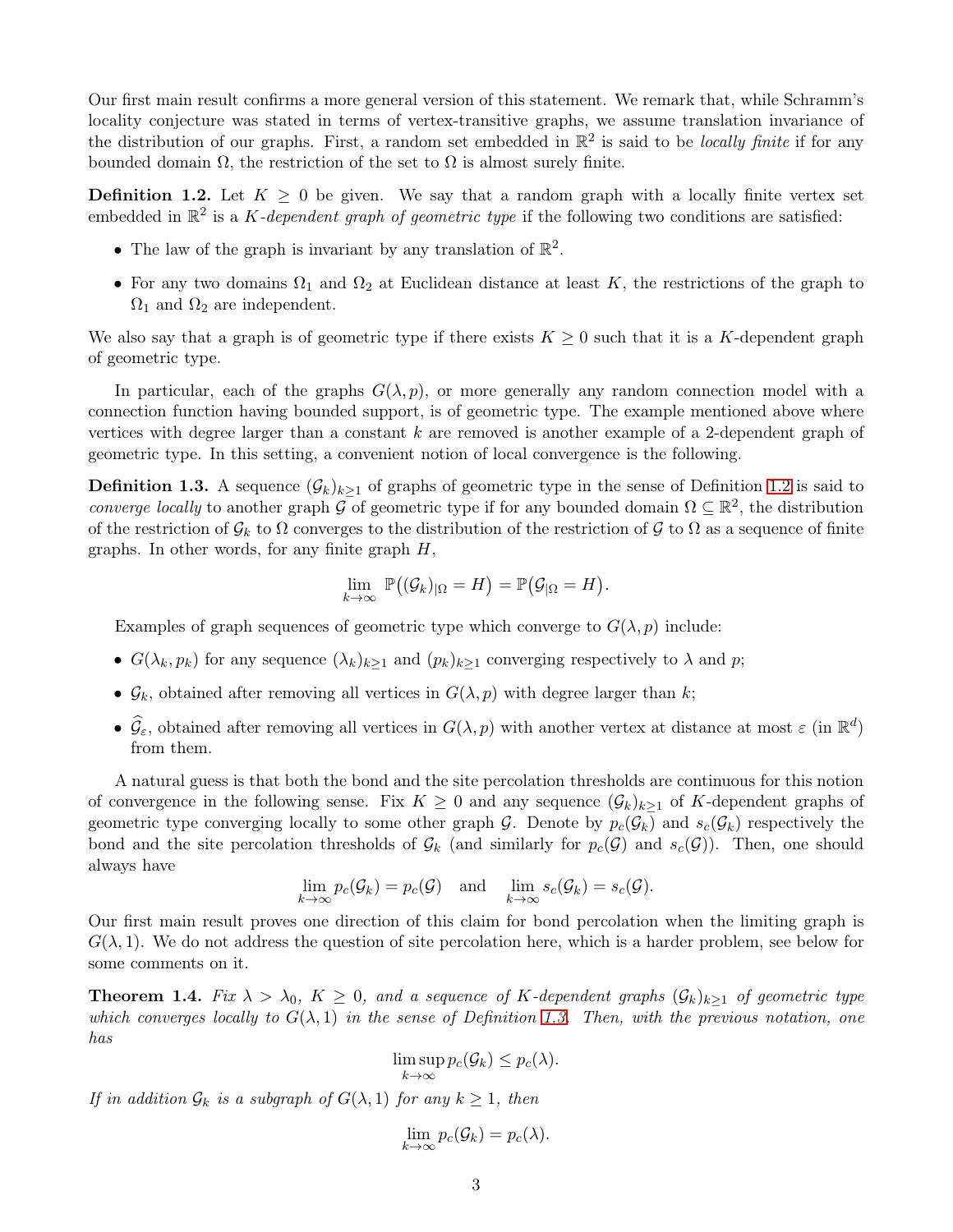In particular the theorem applies to the example of the graph  $\mathcal{G}_k$  obtained after removing from  $G(\lambda, 1)$ vertices with degree larger than k.

Moreover, we remark that the proof works for bond percolation and not for site percolation. This is due to the fact that we use the sprinkling technique at several places in the proof; indeed, revealing parts of the Poisson process as a second step has the potential of forming a dense net in any bounded domain, which is not the case for edge sprinkling since the domain has probability  $\Omega(1)$  to be empty.

It may not come as a surprise that the proof of Theorem [1.4](#page-2-2) uses a finite-size criterion based on estimates on the sizes of the largest and second-largest connected components in finite volume in the supercritical regime. Such a result has been obtained very recently by Penrose [\[19\]](#page-20-1) who proved that the size of the largest connected component of  $G(\lambda, p)$  restricted to a box of volume n divided by n converges in probability to  $\lambda \theta(\lambda, p)$ , while the size of the second-largest component divided by n converges in probability to 0. While this would be sufficient for proving Theorem [1.4,](#page-2-2) we improve Penrose's result in two ways: on the one hand, we improve the convergence concerning the largest component to an almost sure convergence, and on the other hand, we obtain sharp bounds for the size of the second-largest component.

To state our result, we introduce some more notation. For  $n \geq 1$ , we consider the restriction  $G_n =$  $G_n(\lambda, p)$  of G to the box  $[0, \sqrt{n}]^2$ . Also, we denote by  $L_1(G_n)$  the number of vertices in the largest connected component of  $G_n$ .

We say that a sequence of events  $(\mathcal{E}_n)_{n\geq 0}$  holds *asymptotically almost surely* (which we abbreviate by *a.a.s.*) if  $\mathbb{P}(\mathcal{E}_n) \to 1$  as  $n \to \infty$ . A sequence of random variables  $(X_n)_{n>0}$  is said to be a.a.s. of order  $\Theta_{\lambda,p}(f_n)$  if there exist positive constants c and C, which might depend on  $\lambda$  and p, such that  $\mathbb{P}(cf_n \leq X_n \leq Cf_n) \to 1$  as  $n \to \infty$ .

<span id="page-3-0"></span>**Theorem 1.5.** *Fix*  $\lambda > 0$  *and*  $p \in (0,1]$ *, such that*  $\lambda > \lambda_c(p)$ *. Then*  $(n^{-1}L_1(G_n))_{n \geq 1}$  *converges almost surely towards*  $\lambda \theta(\lambda, p)$ *. Moreover, the size of the second-largest component in*  $G_n$  *is a.a.s. of order*  $\Theta_{\lambda,p}((\log n)^2)$ .

Theorem [1.5](#page-3-0) is the main technical result of this paper. The proof of the almost sure convergence for the largest component is based on estimates for the probability of crossing large rectangles with a fixed length-to-width ratio. The main difficulty here is that two edges that intersect (geometrically) in an interior point may still be in different connected components because of the bond percolation. To solve this problem, we use the classical technique of sprinkling, which consists of revealing the Poisson Point Process in two steps with the idea to locally connect two crossing edges present after the first step with positive probability.

The result on the size of the second-largest component is the most delicate part. Proving the lower bound is the easier part: it consists simply in observing that in the box  $[0, \sqrt{n}]^2$ , there is a.a.s. a square of side length of order  $\log n$  with no point at distance 1 from its boundary and order  $(\log n)^2$  points in it. The proof of the upper bound is more elaborate. The main idea is the following: we begin by proving that a.a.s. every point x in the box  $[0, \sqrt{n}]^2$  is surrounded by 'many' cycles in the giant component of  $G_n$ close to x. Hence, if the connected component of  $x \in G_n$  has 'large' Euclidean diameter, it necessarily intersects geometrically each of the above cycles. In this case, the argument of sprinkling that was used for the largest component does not work directly: although adding new points would help to connect  $x$  to the giant component, it could also create new components with large diameter. Thus, a refined argument is required. It roughly goes as follows: to begin with, we introduce an auxiliary graph whose vertices are identified with vertical or horizontal rectangles with aspect ratio 2 in the original graph (called *dominos*). We then perform some delicate exploration of the dominos and use sprinkling only in a few carefully chosen dominos which have the potential to connect a path from  $x$  at distance at most 1 from them with a cycle in  $G_n$  going through them. When doing the sprinkling, we require the formation of a dense net of well-connected points after the second stage, thus making sure that all new points participate in the giant.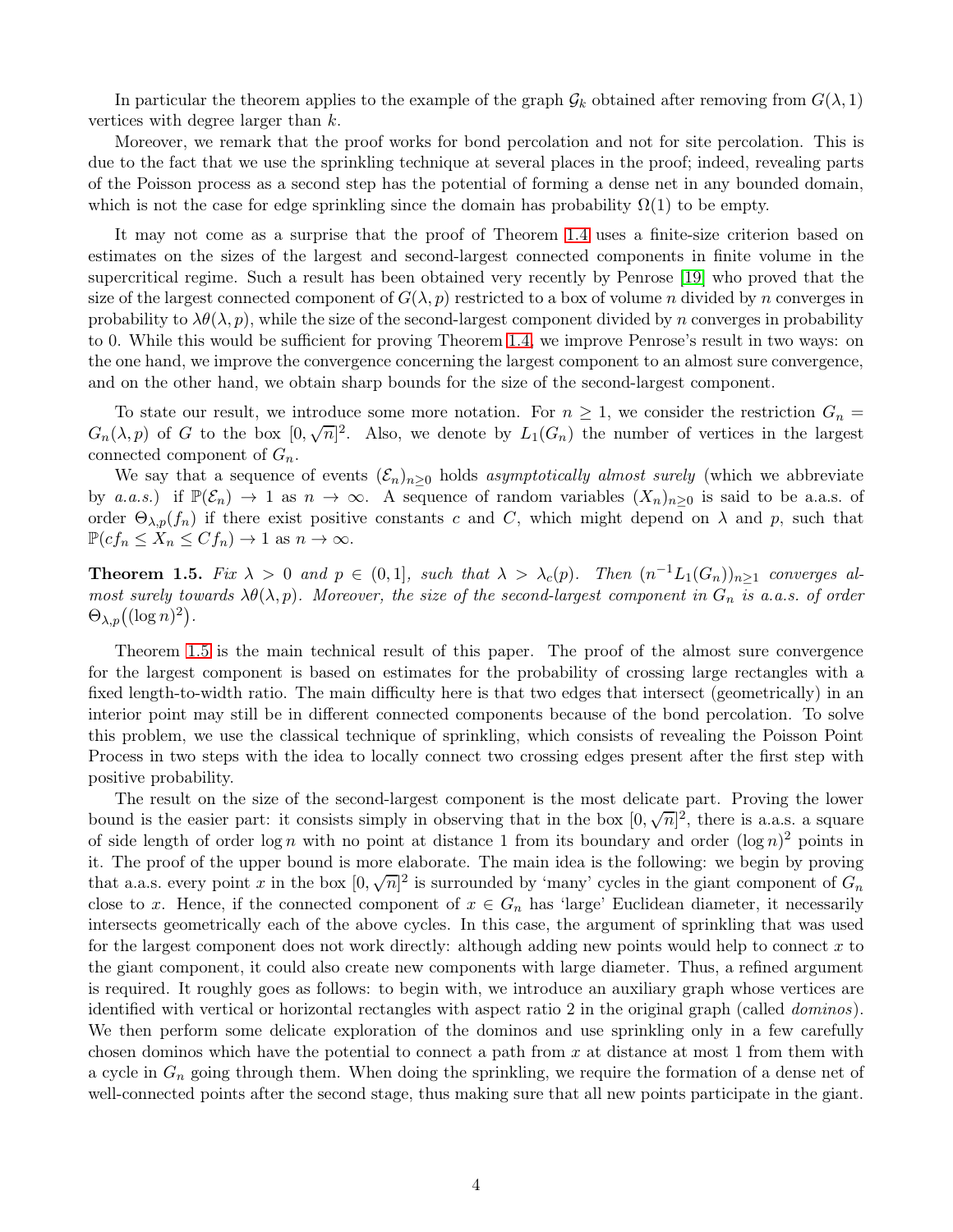A generalization of the model. In fact, Theorem [1.5](#page-3-0) holds for the more general random connection model mentioned above. More precisely, denote by  $\mathcal D$  the unit disc centered at the origin, and fix an even function  $g: \mathcal{D} \to (0, 1]$  with bounded support. Then, the random graph  $G(\lambda, g)$  may be defined as a subgraph of  $G(\lambda, 1)$  in which every edge between two vertices x and y is retained with probability  $g(x-y)$ , independently of all other edges. In particular, the graph  $G(\lambda, p)$  is a special case of this generalized setting with g constant equal to p. Then, by defining  $\lambda_c(g)$  and  $\theta(\lambda, g)$  as before, Theorem [1.5](#page-3-0) holds for this more general setup with almost the same proof.

Stretched exponential decay in the supercritical regime. The proof of Theorem [1.5](#page-3-0) easily implies that in the infinite volume setting, the origin is in a component of size at least  $n$  without being part of the infinite component with probability  $\exp(-\Omega_{\lambda,p}(\sqrt{n}))$ . For more details, see Remark [4.9.](#page-16-0)

Plan of the paper. In Section [2](#page-4-0) we introduce notation and several preliminary results. Then, Sections [3,](#page-6-0) [4](#page-6-1) and [5](#page-17-0) are dedicated to the proofs of Theorem [1.1,](#page-1-0) Theorem [1.5](#page-3-0) and Theorem [1.4,](#page-2-2) respectively.

## <span id="page-4-0"></span>2 Notation and preliminaries

### 2.1 Notation

Given a graph G, we denote by  $|\mathcal{G}|$  its number of vertices, which we also call its *size*, and by  $L_1(\mathcal{G})$  the size of its largest connected component. Given an event  $A$ , we denote by  $A$  the complementary event.

We use classical asymptotic notations, namely  $O(\cdot)$ ,  $O(\cdot)$ ,  $\Theta(\cdot)$  and  $\Omega(\cdot)$ . By default the limit variable is n, and the constants associated to  $O(\cdot)$ ,  $\Theta(\cdot)$  and  $\Omega(\cdot)$  are independent from the parameters of the problem; if this is not the case, the parameters influencing the constants will be given as lower indices, for example  $O_p(\cdot)$  or  $\Theta_{\lambda,p}(\cdot)$ .

For any  $x = (x_1, x_2) \in \mathbb{R}^2$  and  $r \geq 0$ , denote  $\Lambda_x(r) := [x_1 - r, x_1 + r] \times [x_2 - r, x_2 + r]$ , and simply write  $\Lambda(r)$  when  $x = 0 := (0,0)$  (the origin). Furthermore, for all  $n \in \mathbb{N}$ , we define  $\Lambda_n := [0, \sqrt{n}]^2$  and given a domain  $\Omega \subseteq \mathbb{R}^2$ , we set  $\partial\Omega$  to be the boundary of  $\Omega$ . We also write  $||x||$  for the Euclidean norm of  $x \in \mathbb{R}^2$ .

Given two domains  $\Omega_1, \Omega_2 \subseteq \mathbb{R}^2$  and a graph G with vertex set included in  $\mathbb{R}^2$ , we denote by  $\Omega_1 \leftrightarrow \Omega_2$ , or simply by  $\Omega_1 \leftrightarrow \Omega_2$  when G is clear from the context, the event that there is a path in G starting from a vertex in  $\Omega_1$  and ending at a vertex in  $\Omega_2$ . Given a domain  $\Omega \subseteq \mathbb{R}^2$ , we shall also write  $\Omega_1 \leftrightarrow \Omega_2$ , the same event with the restriction that the path is contained in  $\Omega$ . Furthermore, when  $\Omega_1$  (or  $\Omega_2$ ) is reduced to a singleton  $\{x\}$ , we simply write x.

Now, we introduce some classical notation from percolation theory. Given a fixed graph  $\mathcal{G} = (V, E)$ (which in our case shall mostly be  $\mathbb{Z}^2$  or a subgraph of it), a *configuration*  $\omega$  is an element of  $\{0,1\}^E$ . As usual, we often identify  $\omega$  with the subgraph of G with vertex set V and edge set  $\{e : \omega_e = 1\}$ . Edges from this set are called *open*, and the other edges of G are called *closed*. For  $q \in [0,1]$ , Bernoulli bond percolation with parameter q on G is the product probability measure  $\mathbb{P}_q$  for which every edge is open with probability q, independently of the other edges (we omit the reference to the base graph  $\mathcal G$  in this notation, as it should always be clear from the context to which graph it applies). Note that by definition when the base graph G is the random geometric graph  $G(\lambda, 1)$ , the subgraph obtained after Bernoulli bond percolation with parameter p is  $G(\lambda, p)$ . We shall either denote its distribution by  $\mathbb{P}_{\lambda, p}$ , when we want to emphasize which parameters we consider, or simply by  $\mathbb{P}$ , when they are clear from the context.

Given a fixed graph  $\mathcal{G} = (V, E)$ , a configuration  $\omega$  is smaller than  $\omega'$  if for every  $e \in E$  one has  $\omega_e \leq \omega'_e$ . An event  $\mathcal{A} \subseteq \{0,1\}^E$  is increasing if whenever  $\omega \in A$  and  $\omega \leq \omega'$ , then also  $\omega' \in A$ , and an event  $\mathcal{A}$  is decreasing if  $\overline{A}$  is increasing. Then, when considering the random geometric graph  $G = G(\lambda, p)$ , we say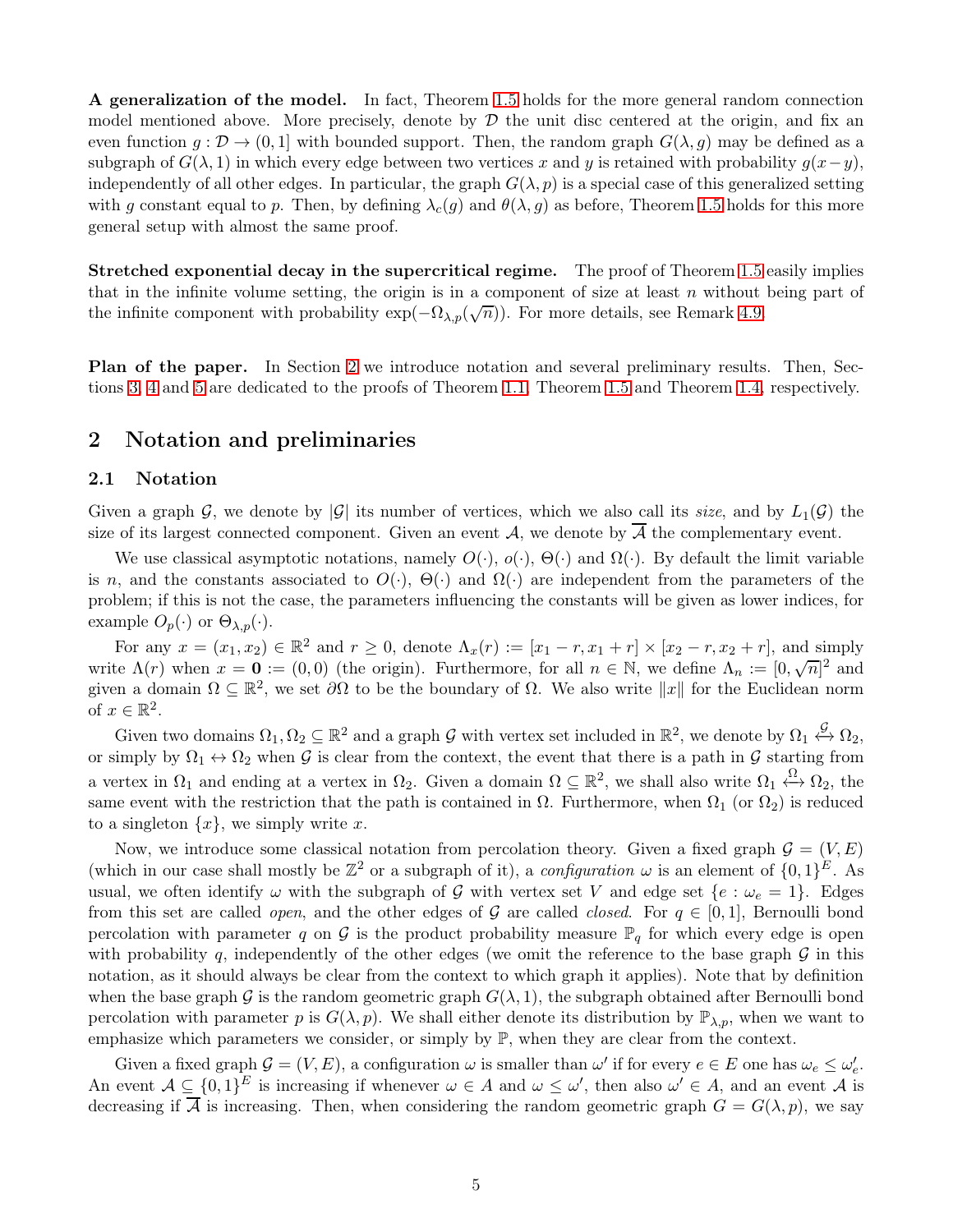that an event A is increasing if whenever  $\omega$  and  $\omega'$  are two instances of G such that  $\omega$  is a subgraph of  $\omega'$ and  $\omega$  is in  $\mathcal{A}$ , then  $\omega'$  is also in  $\mathcal{A}$ .

### 2.2 Preliminaries

The following well-known inequality shows that two increasing events are positively correlated. It applies to a wide variety of random models, and both Bernoulli percolation and the percolated random geometric graph model are among them, see e.g. [\[7,](#page-19-10) [19\]](#page-20-1).

<span id="page-5-0"></span>**Lemma 2.1** (Harris inequality / FKG inequality). For any  $q \in [0, 1]$  and any increasing events A and B, *one has*

$$
\mathbb{P}_q(\mathcal{A}\cap\mathcal{B})\geq \mathbb{P}_q(\mathcal{A})\mathbb{P}_q(\mathcal{B}).
$$

*Similarly, for any*  $\lambda > 0$ ,  $p \in [0,1]$  *and any two increasing events* A *and* B,

$$
\mathbb{P}_{\lambda,p}(\mathcal{A}\cap\mathcal{B})\geq \mathbb{P}_{\lambda,p}(\mathcal{A})\mathbb{P}_{\lambda,p}(\mathcal{B}).
$$

A consequence of Lemma [2.1](#page-5-0) is the so-called *square-root trick*: given k increasing (or decreasing) events  $(A_i)_{i=1}^k$ , and any  $q \in [0, 1]$ ,

<span id="page-5-1"></span>
$$
\max_{1 \le i \le k} \mathbb{P}_q(\mathcal{A}_i) \ge 1 - (1 - \mathbb{P}_q(\cup_{i=1}^k \mathcal{A}_i))^{1/k},\tag{1}
$$

and similarly with  $\mathbb{P}_{\lambda,p}$  instead of  $\mathbb{P}_q$ .

Now, we present a couple of results concerning Bernoulli bond percolation on  $\mathbb{Z}^2$  which will be used several times in this work. First we need a result on dependent bond percolation. For any  $k \in \mathbb{N}$ , we say that a bond percolation on a graph is k*-dependent* if the states of any two (families of) edges at graph distance larger than k are independent.

<span id="page-5-2"></span>**Theorem 2.2** (see Theorem 0.0 in [\[15\]](#page-20-5)). *For every*  $k \ge 1$  *and*  $p \in [0,1)$  *there is*  $q_0 = q_0(k, p) < 1$  *such*  $that\ every\ k-dependent\ bond\ percolation\ measure\ on\ \mathbb{Z}^2,\ satisfying\ that\ any\ edge\ is\ open\ with\ probability$  $q > q_0$ , dominates Bernoulli bond percolation with parameter p.

Next, we state a result providing exponential decay of correlations in the supercritical regime.

<span id="page-5-4"></span>**Theorem 2.3** ([\[7\]](#page-19-10), Theorem 3.3). For every  $q \in [0, 1/2)$ , there exists  $c_q > 0$  such that, for all  $x \in \mathbb{Z}^2$ ,

$$
\mathbb{P}_q(\mathbf{0} \leftrightarrow x) \le \exp(-c_q ||x||).
$$

The last result we shall need on Bernoulli percolation on  $\mathbb{Z}^2$  provides some concentration for the size of the largest component in finite volume.

<span id="page-5-3"></span>**Theorem 2.4** (see [\[20\]](#page-20-6), Theorem 4). *Fix*  $n \geq 1$ ,  $H_n = \mathbb{Z}^2 \cap [0, \sqrt{n}]^2$  and  $q \in (1/2, 1]$ . *Denote by*  $H_{n,q}$  the *graph obtained from*  $H_n$  *after Bernoulli bond percolation with parameter q. Then, for every*  $\varepsilon > 0$  *there exists*  $c = c(q, \varepsilon) > 0$  *such that*  $\mathbb{P}_q(L_1(H_{n,q}) \leq (1 - \varepsilon) \mathbb{E} L_1(H_{n,q})) \leq \exp(-cn)$ *.* 

Since the vertices of our graph are given by a homogeneous Poisson Point Process, the next formula, known under the name *Campbell-Mecke formula*, will be useful in our analysis. We refer to [\[19\]](#page-20-1) for this version of the theorem, which can simply be deduced from more standard versions by integrating first against the Bernoulli percolation measure, conditionally on the Poisson Point Process.

<span id="page-5-5"></span>**Lemma 2.5** (Campbell-Mecke formula). *Fix*  $\lambda > 0$ ,  $p \in [0,1]$ , and let  $G = G(\lambda, p)$ . For any non-negative *measurable function* f *on the set of pairs*  $(x, \mathcal{G})$ *, where*  $\mathcal{G}$  *is a graph whose vertex set is a locally finite subset of*  $\mathbb{R}^2$  *and* x *is a vertex of*  $\mathcal{G}$ *, one has* 

$$
\mathbb{E}\Big[\sum_{X \in \text{Po}(\lambda)} f(X, G)\Big] = \lambda \int_{\mathbb{R}^2} \mathbb{E}[f(x, G_x)] \,\mathrm{d}x,
$$

*where*  $G_x$  *is obtained by adding* x to the vertex set of  $G$ *, and independently for each other vertex* y of  $G$ *at distance smaller than one from* x*, an edge is added between* x *and* y *with probability* p*.*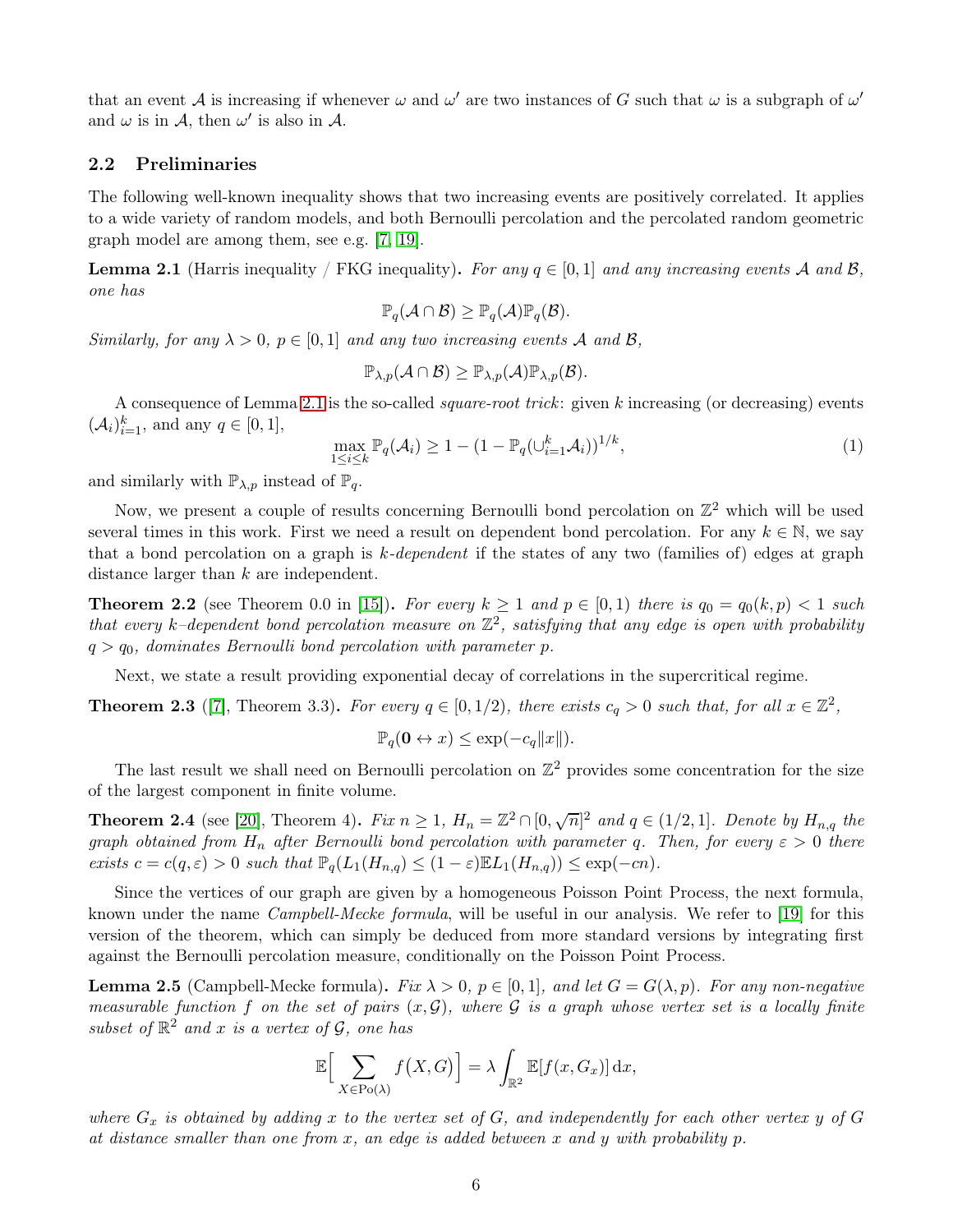Finally, we state a standard Chernoff-type inequality for Poisson random variables.

<span id="page-6-2"></span>**Lemma 2.6.** Let X be a Poisson random variable with mean  $\lambda > 0$ . Then, for any  $\varepsilon > 0$ ,

$$
\mathbb{P}(|X - \lambda| \ge \varepsilon) \le 2 \exp\left(-\frac{\varepsilon^2}{2(\lambda + \varepsilon)}\right).
$$

## <span id="page-6-0"></span>3 Proof of Theorem [1.1](#page-1-0)

First, we fix  $\lambda \in (\lambda_0, \infty)$  and show that  $\lambda_c(p_c(\lambda)) = \lambda$ . We argue by contradiction, assuming that  $\lambda_c(p_c(\lambda)) \neq \lambda$ . We distinguish two cases:

- if  $\lambda_c(p_c(\lambda)) > \lambda$ , then there is  $\varepsilon > 0$  such that  $\theta(\lambda + \varepsilon, p_c(\lambda)) = 0$ , and hence  $p_c(\lambda + \varepsilon) \geq p_c(\lambda)$ . However,  $p_c$  is a non-increasing function, so  $p_c(\lambda + \varepsilon) = p_c(\lambda);$
- if  $\lambda_c(p_c(\lambda)) < \lambda$ , then there is  $\varepsilon > 0$  such that  $\theta(\lambda \varepsilon, p_c(\lambda)) > 0$ , and hence  $p_c(\lambda \varepsilon) \leq p_c(\lambda)$ . However,  $p_c$  is a non-increasing function, so  $p_c(\lambda - \varepsilon) = p_c(\lambda)$ .

In both cases, our assumption leads to the existence of  $\lambda_1, \lambda_2 \in (\lambda_0, \infty)$  satisfying  $\lambda_1 < \lambda_2$  and  $p_c(\lambda_1)$  $p_c(\lambda_2)$ .

Now, set  $p = p_c(\lambda_2) + \delta$  for some  $\delta > 0$  to be chosen sufficiently small. On the one hand, by a classical result of Hammersley [\[12\]](#page-19-5) the bond percolation threshold of  $G(\lambda_2, p)$ , which is  $p_c(\lambda_2)/p$ , is dominated by its site percolation threshold, which is  $\lambda_c(p)/\lambda_2$ . Hence,  $\frac{\lambda_2}{p} \leq \frac{\lambda_c(p)}{p_c(\lambda_2)}$  $\frac{\lambda_c(p)}{p_c(\lambda_2)}$ . On the other hand,  $\theta(\lambda_1, p) > 0$ since  $p > p_c(\lambda_1)$ , so  $\lambda_c(p) \leq \lambda_1$ . We conclude that  $\frac{\lambda_2}{p} \leq \frac{\lambda_1}{p_c(\lambda_1)}$  $\frac{\lambda_1}{p_c(\lambda_2)}$ , which rewrites as  $\frac{\lambda_2}{\lambda_1} \leq \frac{p}{p_c(\lambda_2)} = 1 + \frac{\delta}{p_c(\lambda_2)}$ . Choosing  $\delta$  sufficiently small (and using  $p_c(\lambda_2) > 0$ ) leads to a contradiction, which proves the equality.

To deduce the equality  $p_c(\lambda_c(p)) = p$  for any fixed  $p \in (0,1)$ , a similar reasoning provides two distinct  $p_1, p_2 \in (0, 1)$  satisfying  $\lambda_c(p_1) = \lambda_c(p_2)$ , which contradicts the statement of Theorem 2.3 from [\[9\]](#page-19-6).

 $\Box$ 

**Remark 3.1.** For an infinite connected graph H with site percolation threshold  $s_c$ , bond percolation threshold  $p_c$  and maximum degree  $D \geq 3$ , the equality  $p_c(s_c(p)) = p$  holds along similar lines without using Theorem 2.3 from [\[9\]](#page-19-6) as a black box. We provide a sketch of the argument. Suppose for contradiction that  $p_c(s_c(p)) \neq p$  for some p as above. Then, as in the proof of Theorem [1.1,](#page-1-0) there exist  $p_1 < p_2$  with  $s_c(p_1) = s_c(p_2) \in (0,1)$ . Set  $s = s_c(p_2) + \delta$  for some  $\delta \in (0,1 - s_c(p_2))$  to be chosen below and consider the graph  $H(s, p_2)$  obtained from H after site percolation with parameter s and bond percolation with parameter  $p_2$ . By a result of Grimmett and Stacey [\[11\]](#page-19-3) we have  $s_c \leq 1 - (1 - p_c)^{D-1}$ , or equivalently  $(1-p_c)^{D-1} \leq 1-s_c$  (see also [\[6\]](#page-19-2) for stronger results in this direction). Moreover, note that  $\theta(s, p_1) > 0$ since  $s > s_c(p_1)$ , and thus  $p_c(s) \leq p_1$ . Hence, applying the above inequality from [\[11\]](#page-19-3) for  $H = H(s, p_2)$ (which has maximum degree at most D, site percolation threshold  $s_c(p_c)/s$  and bond percolation threshold  $p_c(s)/p_2$ , we infer

$$
\left(1 - \frac{p_1}{p_2}\right)^{D-1} \le \left(1 - \frac{p_c(s)}{p_2}\right)^{D-1} = (1 - b_c(\widehat{H}))^{D-1} \le 1 - s_c(\widehat{H}) = \frac{s - s_c(p_c)}{s} = \frac{\delta}{s}.
$$

Hence, choosing  $\delta$  sufficiently small (and using  $s_c(p_2) > 0$ ) we have the desired contradiction, and thus  $p_c(\lambda_c(p)) = p$ .

## <span id="page-6-1"></span>4 Proof of Theorem [1.5](#page-3-0)

From now on,  $\lambda > 0$  and  $p \in (0,1]$  are fixed parameters such that  $\lambda > \lambda_c(p)$ . This in particular ensures that  $G = G(\lambda, p)$  contains an infinite connected component almost surely.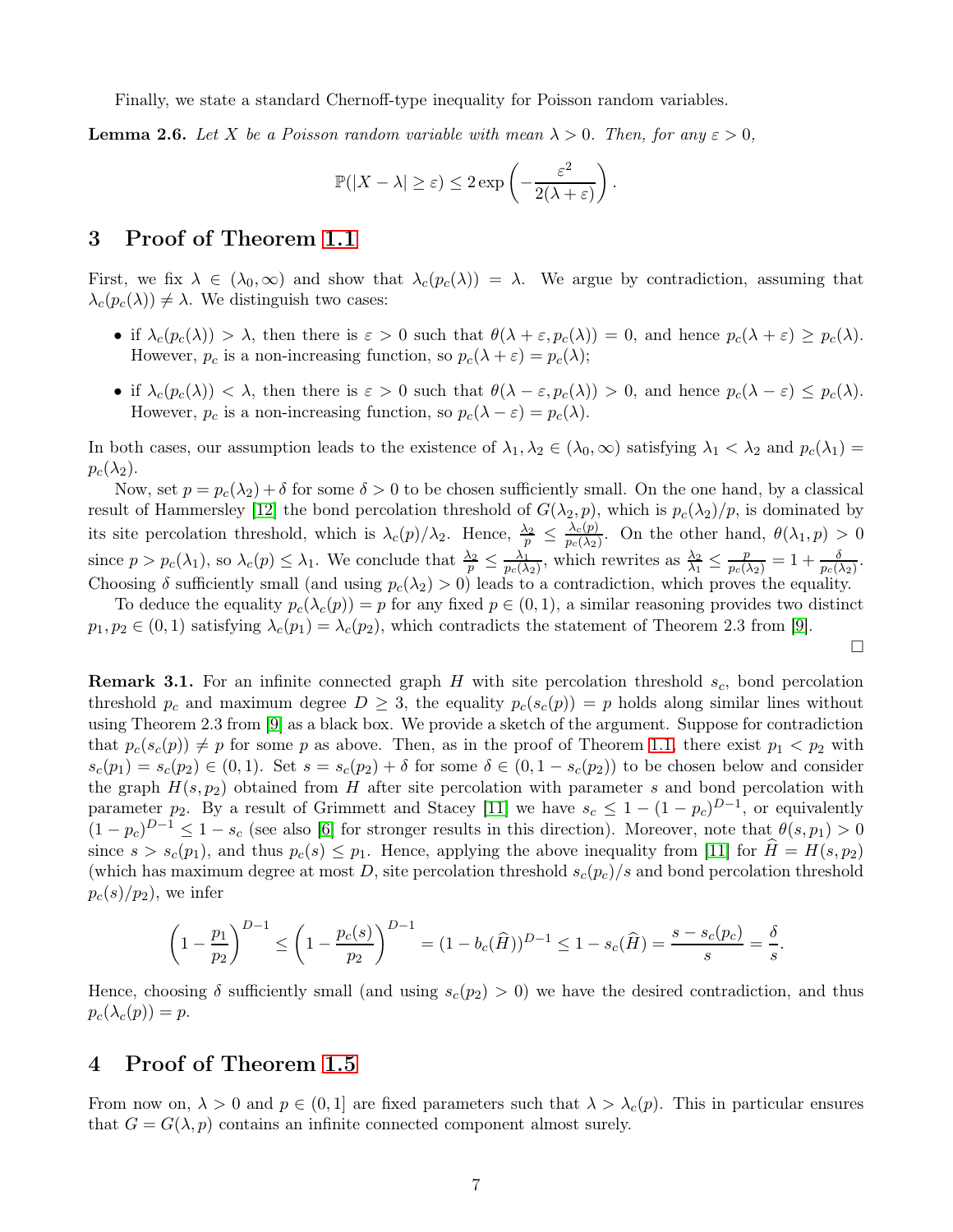The proof of Theorem [1.5](#page-3-0) is divided into three parts. In Section [4.1](#page-7-0) we prove that a.a.s.  $G_n$  contains a connected component of size  $\Omega_{\lambda,p}(n)$ . Despite the fact that this result has already been proved very recently by Penrose [\[19\]](#page-20-1), its proof serves as a base for the second and third steps. In Section [4.2](#page-11-0) we prove that a.a.s. the second-largest component in  $G_n$  has size  $\Theta_{\lambda,p}((\log n)^2)$ , and finally in Section [4.3](#page-17-1) we show that  $n^{-1}L_1(G_n)$  converges almost surely to  $\lambda\theta(\lambda, p)$  as  $n \to \infty$ .

We introduce some additional notation, which will be used throughout this section. A *horizontal crossing* of a rectangle  $[a, b] \times [c, d]$  in G is a path in G with edges, embedded as straight segments in the plane, such that:

- the first edge intersects the segment connecting  $(a, c)$  and  $(a, d)$ ;
- all edges in the path but the first and the last ones are included in the rectangle  $[a, b] \times [c, d]$ ;
- the last edge intersects the segment connecting  $(b, c)$  and  $(b, d)$ .

A *vertical crossing* is defined analogously. We denote by  $\mathcal{H}([a, b] \times [c, d])$  (respectively  $\mathcal{V}([a, b] \times [c, d]))$ the event "a path in G crosses the rectangle  $[a, b] \times [c, d]$  horizontally (vertically, respectively)". We also let  $\mathcal{H}(b, d)$  and  $\mathcal{V}(b, d)$  denote the events  $\mathcal{H}([0, b] \times [0, d])$  and  $\mathcal{V}([0, b] \times [0, d])$ , respectively.

## <span id="page-7-0"></span>4.1 The existence of a giant component

This section is devoted to the proof of the fact that, in the supercritical regime, a.a.s. the graph  $G_n$ contains a component of linear size, which we state as a separate theorem.

<span id="page-7-2"></span>**Theorem 4.1.** Assume that  $\lambda > 0$  and  $p \in (0,1]$  are such that  $\lambda > \lambda_c(p)$ . Then a.a.s. one has  $L_1(G_n)$  $\Theta_{\lambda,p}(n)$ .

The proof of this theorem is divided into two main parts. Firstly, we show in Proposition [4.2](#page-7-1) that for any  $\kappa > 0$  the event  $\mathcal{H}(\kappa R, R)$  holds a.a.s. as  $R \to \infty$ . The proof of this part is inspired by the proof of Corollary 4.2 in [\[1\]](#page-19-11) in the context of a closely related model but, since we perform bond percolation on top of the random geometric graph, two intersecting edges need not necessarily be part of the same connected component (as is the case for the random geometric graph without percolation). To circumvent this difficulty, we use a carefully designed sprinkling procedure, as was sketched in the introduction.

In the second part, we construct an auxiliary graph that dominates a supercritical Bernoulli bond percolation on  $\mathbb{Z}^2$ . Then, we rely on known results for supercritical bond percolation on finite boxes of  $\mathbb{Z}^2$ and transfer them to the original graph by using that, by construction, any linear-sized subgraph of the auxiliary graph corresponds to a linear-sized subgraph of the original graph.

We start with the first part.

<span id="page-7-1"></span>**Proposition 4.2.** *Assume that*  $\lambda > 0$  *and*  $p \in (0,1]$  *are such that*  $\lambda > \lambda_c(p)$ *. Then for every*  $\kappa > 0$ *, one*  $has \mathbb{P}_{\lambda,p}(\mathcal{H}(\kappa R,R)) \to 1, \text{ as } R \to \infty.$ 

*Proof.* The proof has four steps. The first one is to prove the result for  $\kappa = 1/3$ . The second step uses a result of Penrose [\[19\]](#page-20-1) saying that with probability bounded away from zero, for some large enough constant K and two squares of sidelength K at distance R from each other, there exist one vertex in the first square and another in the second square that are connected by a path that stays within a box of side-length 4R containing its endpoints. In a third step, we prove that with probability bounded away from zero there is a path surrounding the box  $\Lambda(R)$  inside  $\Lambda(3R)$ . Finally, as a last step, we prove that if the result holds for a given  $\kappa > 0$ , then it also holds for all  $\kappa' \in [\kappa, 2\kappa)$ .

Step 1. We show that  $\mathbb{P}(\mathcal{H}(R/3,R)) \to 1$  as  $R \to \infty$ . Define the events

$$
\mathcal{A}_R = \mathcal{H}([R/6, R/2] \times [-R/2, R/2]), \quad \mathcal{B}_R = \mathcal{H}([-R/2, -R/6] \times [-R/2, R/2]),
$$
  

$$
\mathcal{C}_R = \mathcal{V}([-R/2, R/2] \times [R/6, R/2]), \quad \mathcal{D}_R = \mathcal{V}([-R/2, R/2] \times [-R/2, R/6]).
$$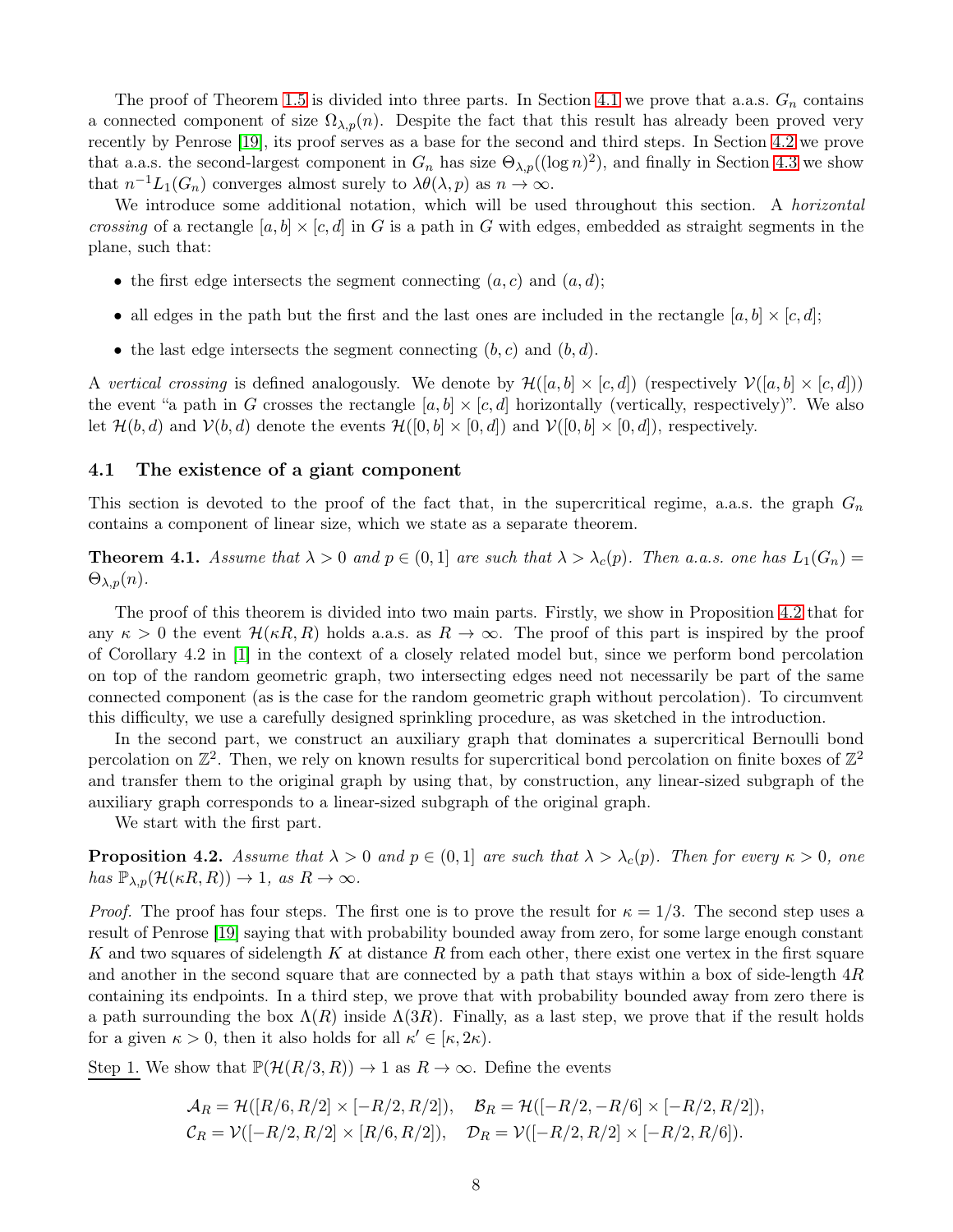<span id="page-8-0"></span>

Figure 1: Connecting the box  $\Lambda(R/6)$  to the box  $\Lambda(R/2)$ : in this case, the rectangles associated to the events  $\mathcal{C}_R$  and  $\mathcal{D}_R$  are separated from the rest of the  $R/2 \times R/2$  square by dashed lines, and the path traverses vertically the rectangle on top, so the event  $\mathcal{C}_R$  is realized (the rotated rectangles associated to the events  $A_R$  and  $B_R$  are not explicitly separated).

Note that all four events correspond to crossing a rectangle with aspect ratio 3 along its shorter side. Then, connecting the box  $\Lambda(R/6)$  to the right (respectively the left, the top, or the bottom) side of  $\Lambda(R/2)$  ensures that the event  $\mathcal{A}_R$  (respectively  $\mathcal{B}_R$ ,  $\mathcal{C}_R$ , or  $\mathcal{D}_R$ ) is realized, see Figure [1.](#page-8-0)

Thus, the square-root trick [\(1\)](#page-5-1) and the fact that all four events have probability  $\mathbb{P}(\mathcal{H}(R/3, R))$  implies that

$$
\mathbb{P}(\mathcal{H}(R/3,R)) \geq 1 - (1 - \mathbb{P}(\mathcal{A}_R \cup \mathcal{B}_R \cup \mathcal{C}_R \cup \mathcal{D}_R))^{1/4} \geq 1 - (1 - \mathbb{P}(\Lambda(R/6) \leftrightarrow \mathbb{R}^2 \setminus \Lambda(R/2)))^{1/4}.
$$

Since by definition  $G(\lambda, p)$  contains an infinite component almost surely, the probability that the box  $\Lambda(R/6)$  intersects the infinite component tends to 1 as  $R \to \infty$ , which finishes the proof of Step 1.

Step 2. For every sufficiently large constant  $K > 0$ , one has

$$
\liminf_{R \to \infty} \mathbb{P}(\Lambda(K) \xleftarrow{\Lambda(R)} \Lambda_{(R/2,0)}(K)) > 0.
$$

This result is proved in [\[19\]](#page-20-1), see the proof of Proposition 2.6 therein, and we refer to this paper for details. Let us stress that, in particular, this proof uses the hypothesis  $\lambda > \lambda_c(p)$ .

For the third step, we need a couple of new definitions. For  $x \in \mathbb{R}^2$  and  $r, R > 0$  satisfying  $0 < r < R$ , we define the annulus

$$
A_x(r,R) := \Lambda_x(R) \setminus \Lambda_x(r),
$$

and the event

$$
Circ_x(r, R) := \{A_x(r, R) \text{ contains a cycle of } G\}.
$$

We also simply write  $A(r, R)$  and  $Circ(r, R)$  for  $A_0(r, R)$  and  $Circ_0(r, R)$ , respectively. In the next step, we prove that large annuli with constant ratio of their radii contain a cycle of G with probability bounded away from zero.

Step 3. We show that  $\liminf_{R\to\infty} \mathbb{P}(\text{Circ}(R,3R)) > 0$ . Set  $r = R/2$ . For  $i \in \{1,\ldots,8\}$ , let

$$
v_i = (ir - 2R, 2R), \quad v_{i+8} = (2R, 2R - ir), \quad v_{i+16} = (2R - ir, -2R), \quad v_{i+24} = (-2R, -2R + ir).
$$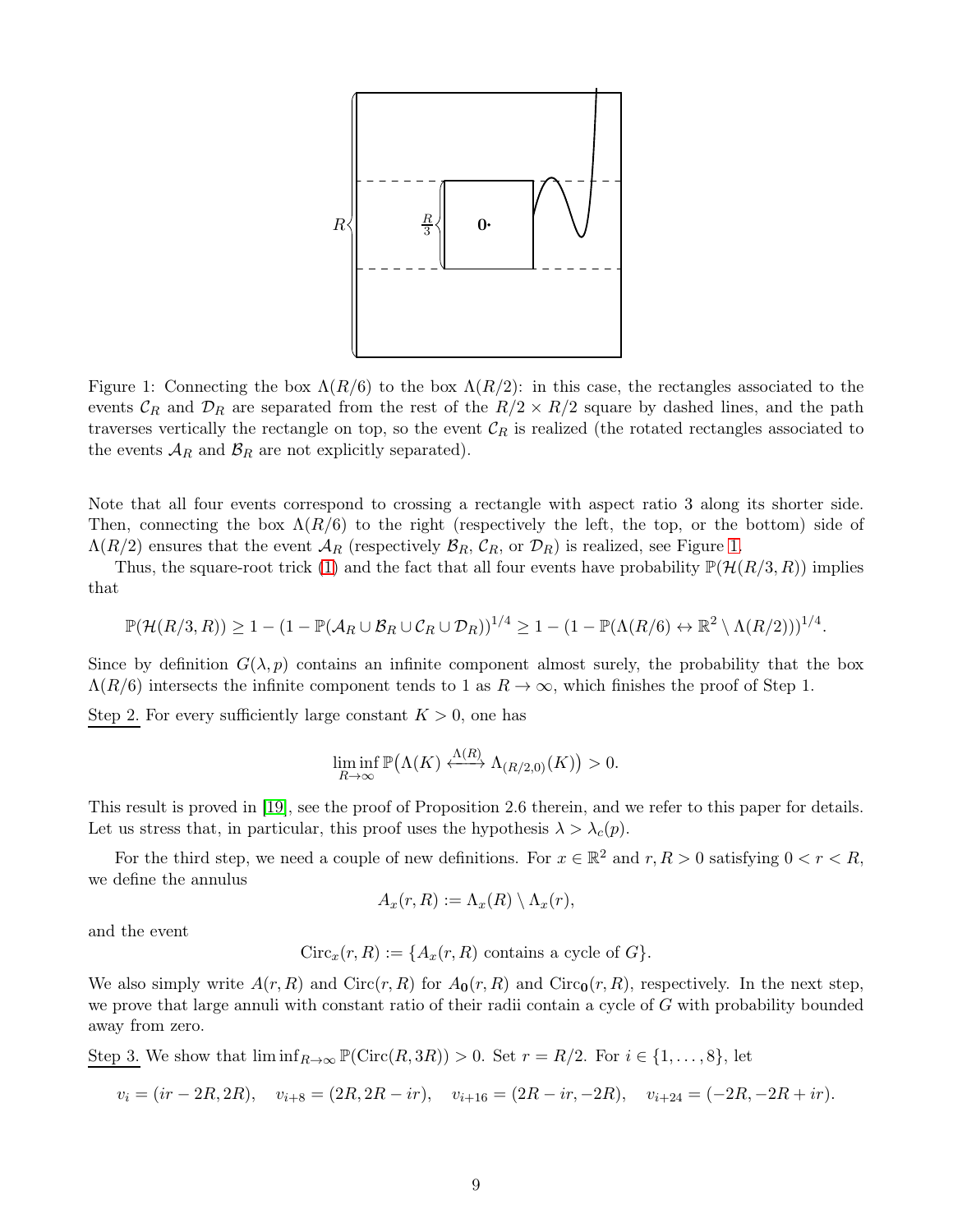Note that the points  $(v_i)_{i=1}^{32}$  divide  $\partial \Lambda(2R)$  into 32 equal segments of length r. By Step 2 we know that for every sufficiently large K and  $R = R(K)$  and for every  $i \in \{1, \ldots, 32\}$ , we have

<span id="page-9-0"></span>
$$
\mathbb{P}\left(\Lambda_{v_i}(K) \xleftarrow{\Lambda_{v_i}(R)} \Lambda_{v_{i+1}}(K)\right) \ge \frac{1}{2},\tag{2}
$$

where  $v_{33} = v_1$ . Since each of the events in [\(2\)](#page-9-0) is increasing, we conclude by the FKG inequality (Lemma [2.1\)](#page-5-0) that their intersection, which we call A, has probability at least  $2^{-32}$ . Now, for every  $i \in \{1, \ldots, 32\}$ , fix a tessellation  $\mathcal{T}_i$  of the box  $\Lambda_{v_i}(K)$  into squares of side length  $1/\sqrt{5}$  (this is possible by choosing K to be an integer multiple of  $\sqrt{5}$ ) and let

$$
\mathcal{B} = \{ Q \cap \text{Po}(\lambda) \neq \emptyset, \text{ for all } Q \in \mathcal{T}_i \text{ and all } 1 \leq i \leq 32 \}.
$$

Since A and B are both increasing events, by the FKG inequality there is  $\rho > 0$  such that  $\mathbb{P}(\mathcal{A} \cap \mathcal{B}) > \rho$ , for all sufficiently large R. Also, choose  $M > 0$  so that the event

$$
C = \{ |\Lambda_{v_i}(K) \cap \text{Po}(\lambda)| \le M, \text{ for all } 1 \le i \le 32 \},\
$$

holds with probability at least  $1 - \rho/2$ . Then, in particular,  $\mathbb{P}(\mathcal{A} \cap \mathcal{B} \cap \mathcal{C}) \ge \rho/2$ .

Now, observe that all three events  $\mathcal{A}, \mathcal{B}$  and  $\mathcal{C}$  are independent of the state of the edges inside the squares  $(\Lambda_{v_i}(K))_{i=1}^{32}$ . Indeed, B and C depend only on Po( $\lambda$ ), and A depends on Po( $\lambda$ ) and the state of the edges with at least one endpoint outside these squares. Thus, calling  $D$  the event that, for all  $i \in \{1,\ldots,32\}$ , the vertices  $\Lambda_{v_i}(K) \cap \text{Po}(\lambda)$  induce a single connected component from  $G(\lambda, p)$ , we get  $\mathbb{P}(\mathcal{D} \mid \mathcal{A} \cap \mathcal{B} \cap \mathcal{C}) \geq p^{32M^2}$ . Hence, since  $\mathcal{A} \cap \mathcal{B} \cap \mathcal{C} \cap \mathcal{D} \subseteq \text{Circ}(R, 3R)$ , we get

$$
\mathbb{P}(\mathrm{Circ}(R,3R)) \ge \mathbb{P}(\mathcal{A} \cap \mathcal{B} \cap \mathcal{C} \cap \mathcal{D}) \ge \mathbb{P}(\mathcal{A} \cap \mathcal{B} \cap \mathcal{C})\mathbb{P}(\mathcal{D} \mid \mathcal{A} \cap \mathcal{B} \cap \mathcal{C}) \ge \frac{\rho p^{32M^2}}{2},
$$

which finishes the proof of Step 3.

For the last step, we use a sprinkling argument.

Step 4. If  $\mathbb{P}_{\lambda',p}(\mathcal{H}(\kappa R,R)) \to 1$  as  $R \to \infty$  for some fixed positive parameters  $\kappa, \lambda'$  and p, then for any  $\lambda > \lambda'$  one also has  $\mathbb{P}_{\lambda,p}(\mathcal{H}(2\kappa R,R)) \to 1$ .

Suppose that the statement holds for some given  $\kappa$ ,  $\lambda'$  and  $p$ , and consider the rectangles

$$
\Pi = [0, 2\kappa R] \times [0, R], \quad \Pi_1 = [0, \kappa R] \times [0, R], \quad \Pi_2 = [\kappa R, 2\kappa R] \times [0, R].
$$

In particular,  $\Pi_1$  and  $\Pi_2$  are respectively the left and right halves of  $\Pi$ . Then, divide the segment between the points  $(\kappa R, 0)$  and  $(\kappa R, R)$  into N segments  $I_1, \ldots, I_N$ , of equal length, where  $N \in \mathbb{N}$  will be chosen appropriately later. Also, for any  $i \in \{1, ..., N\}$  and  $j \in \{1, 2\}$ , let  $\mathcal{B}_{i,j}$  be the event that  $\Pi_j$  contains a horizontal crossing which intersects  $I_i$ . For any fixed  $N$ , using our assumption and the square-root trick [\(1\)](#page-5-1), we have for both  $j \in \{1,2\}$  that

$$
\max_{1 \leq i \leq N} \mathbb{P}_{\lambda',p}(\mathcal{B}_{i,j}) \geq 1 - (1 - \mathbb{P}_{\lambda',p}(\mathcal{H}(\kappa R, R)))^{1/N},
$$

which tends to 1 as  $R \to \infty$ . Denote by  $i_0$  the smallest index realizing the maximum above (it is the same for both  $j \in \{1,2\}$  by symmetry of  $\Pi_1$  and  $\Pi_2$ ), and let  $x_0$  be the midpoint of the interval  $I_{i_0}$ .

By Step 3, there exist  $R_0$  and  $\delta > 0$  such that for every  $R \ge R_0$ ,  $\mathbb{P}_{\lambda',p}(\text{Circ}(R,3R)) \ge \delta$ . Assume now that  $R/N \ge R_0$  and define

$$
K := \lfloor \log_4 \left( \min(\kappa, 1/2) N \right) \rfloor - 1, \quad \text{and} \quad D := R/N.
$$

For every  $k \in \{0, ..., K\}$ , define further the annulus  $A_k := A_{x_0}(4^k D, 3 \cdot 4^k D)$  and note that, by construction, any horizontal crossing of  $\Pi_1$  or  $\Pi_2$  that intersects  $I_{i_0}$  also crosses each of these annuli. Denote by  $\mathcal{D}_k$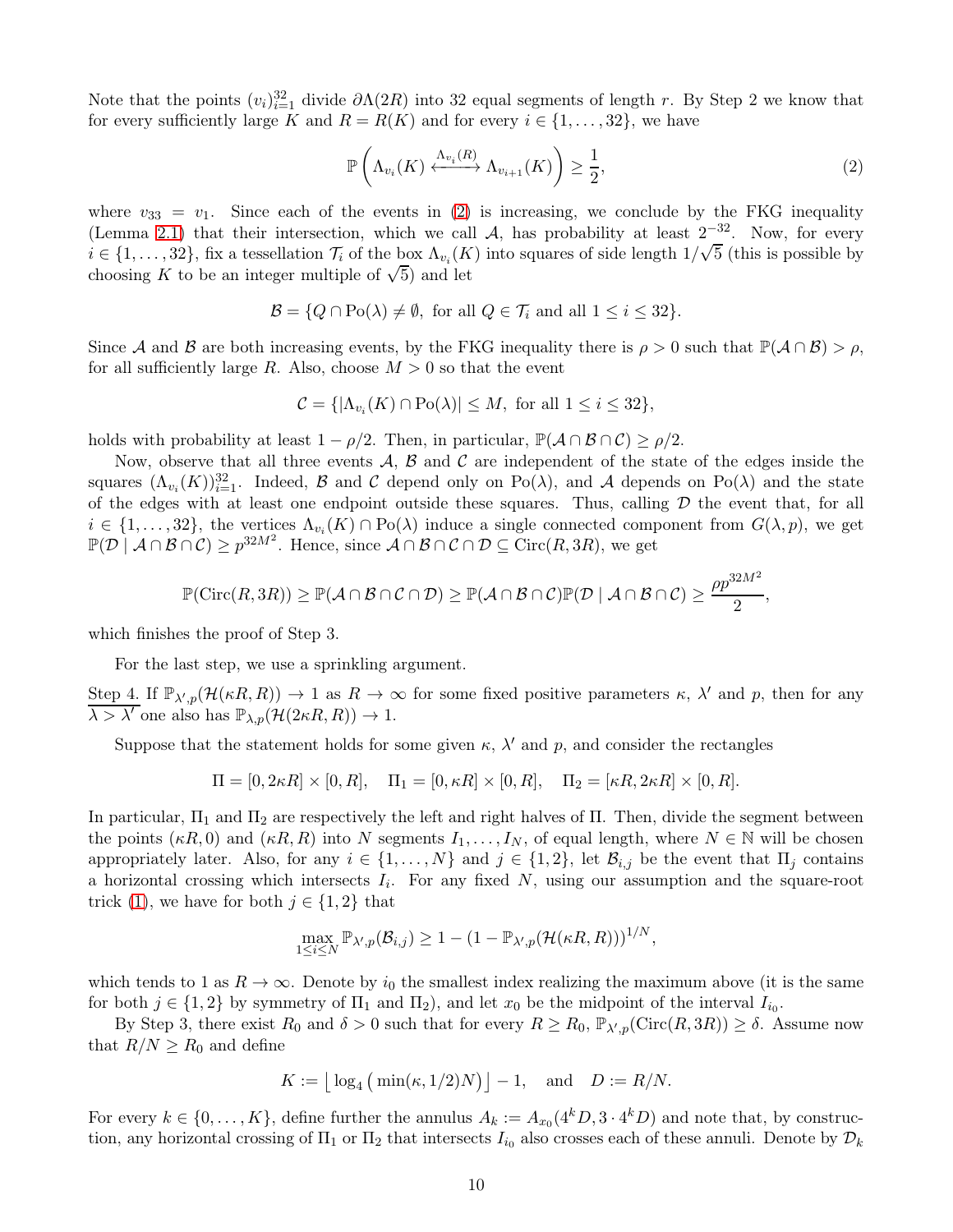<span id="page-10-0"></span>

Figure 2: In the figure, the central vertex is  $x_0$ ; around it, there are two cycles,  $\gamma_{k_\ell}$  and  $\gamma_{k_{\ell+1}}$ , positioned in the annuli  $A_{k_\ell}$  and  $A_{k_{\ell+1}}$ . Note that  $\gamma'_{k_\ell} = \gamma_{k_\ell}$  but  $\gamma'_{k_{\ell+1}} \subsetneq \gamma_{k_{\ell+1}}$  ( $\gamma'_{k_\ell}$  and  $\gamma'_{k_{\ell+1}}$  are thickened while  $\gamma_{k_{\ell+1}} \setminus \gamma'_{k_{\ell+1}}$  is transparent). The proportions of the side lengths of the boxes, centered at  $x_0$ , are not the real ones in the above schematic representation.

the event that there is a cycle inside the annulus  $A_k$ . Recall that by Step 3 and our choice of constants, each of these events has probability at least  $\delta > 0$  under  $\mathbb{P}_{\lambda',p}$ . Denote by  $\mathcal{D}$  the event  $\{\sum_{k=0}^{K} \mathbb{1}_{\mathcal{D}_k} \geq \delta K/2\}$ . Since  $(\mathbb{1}_{\mathcal{D}_k})_{k=0}^K$  dominates an independent family of  $K+1$  Bernoulli random variables with parameter  $\delta$ , Chernoff's inequality implies that D holds with probability at least  $1 - \exp(-\Omega(\delta K))$ . In particular, for every  $\varepsilon > 0$  and for every sufficiently large R (allowing for N and K to be sufficiently large as well), the event  $\mathcal{B}_{i_0,1} \cap \mathcal{B}_{i_0,2} \cap \mathcal{D}$  holds with probability at least  $1 - \varepsilon$ .

Now, we first sample the graph  $G(\lambda', p)$ , and perform a sprinkling to connect the crossings of  $\Pi_1$  and  $\Pi_2$  intersecting  $I_{i_0}$  to one of the cycles around  $x_0$  on the event  $\mathcal{B}_{i_0,1} \cap \mathcal{B}_{i_0,2} \cap \mathcal{D}$ . For this, fix some  $\lambda > \lambda'$ and recall that by some well-known properties of Poisson Point Processes one may construct the graph  $G(\lambda, p)$  by first sampling independent copies of  $G(\lambda', p)$  and  $G(\lambda - \lambda', p)$ , and then adding independently an edge between any pair of vertices  $v \in G(\lambda', p)$  and  $v' \in G(\lambda - \lambda', p)$  satisfying  $||v - v'|| \le 1$  with probability p.

So, assume that the event  $\mathcal{B}_{i_0,1} \cap \mathcal{B}_{i_0,2} \cap \mathcal{D}$  holds for  $G(\lambda', p)$ , and let  $P_1$  and  $P_2$  be horizontal crossings of  $\Pi_1$  and  $\Pi_2$ , respectively. Also, set  $L = \lfloor \delta K/2 \rfloor$  and let  $(\gamma_{k_\ell})^L_{\ell=1}$  be cycles of  $G(\lambda', p)$  provided by  $\mathcal D$ in the annuli  $(A_{k_\ell})_{\ell=1}^L$ , respectively. Note that parts of these paths may be outside  $\Pi$ . Thus, for every  $\ell \in \{1,\ldots,L\}$ , denote by  $\gamma'_{k_{\ell}} \subseteq \gamma_{k_{\ell}}$  a path or a cycle whose vertices, except possibly the first and the last one, are in  $\Pi$  and which separates  $x_0$  from the left and the right side of  $\Pi$ , see Figure [2.](#page-10-0) Then, connecting the paths  $P_1$  and  $P_2$  to the same path or cycle among  $(\gamma'_{k_\ell})^L_{\ell=1}$  within  $\Pi$  forms a horizontal crossing of  $\Pi$ .

Now, for each  $j \in \{1,2\}$  and each  $\ell \in \{1,\ldots,L\}$ , there are two edges, one in  $P_j$  and one in  $\gamma'_{k_\ell}$ , that intersect. By the triangle inequality, there is one endvertex of the first edge and one endvertex of the second edge which both lie in  $\Pi_i$  and are at distance at most 3/2 from each other. Indeed, letting  $u_{i,\ell}$  and  $v_{j,\ell}$  be the two endvertices of the first edge,  $w_{j,\ell}$  be one of the endvertices of the second edge that lies in  $\Pi_i$ , and z be the intersection point of the two edges,

$$
\min\{\|u_{j,\ell}-w_{j,\ell}\|, \|w_{j,\ell}-v_{j,\ell}\|\} \le \frac{\|u_{j,\ell}-w_{j,\ell}\|+\|w_{j,\ell}-v_{j,\ell}\|}{2} \le \frac{\|u_{j,\ell}-z\|+\|z-v_{j,\ell}\|+2\|z-w_{j,\ell}\|}{2} \le \frac{3}{2}.
$$

Fix two vertices as above, and note that the area of the region, obtained by intersecting the two unit balls centered around them and  $\Pi_i$ , is at least the area of the intersection of the unit balls around **0**, around  $(3/2, 0)$  and the quarter-plane  $\{(x, y) : x, y \ge 0\}$ , which we denote by  $\alpha$ . We conclude that, for every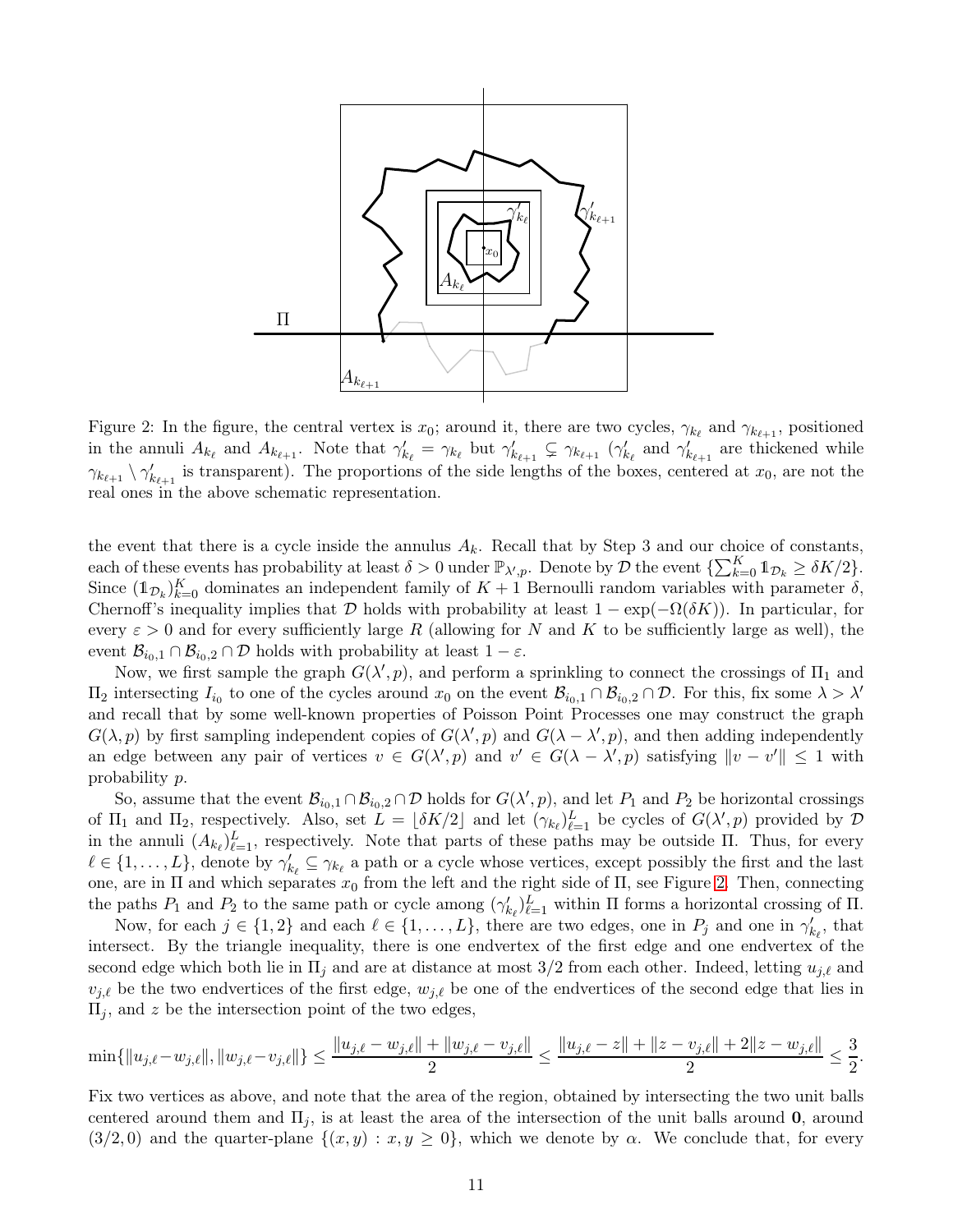$\ell \in \{1,\ldots,L\}, P_1 \text{ and } P_2 \text{ connect to } \gamma_{k_{\ell}} \text{ after adding } G(\lambda-\lambda',p), \text{ with probability at least } e^{-2(\lambda-\lambda')\alpha}p^4,$ and these events are all independent of each other since the annuli  $(A_k)_{k=0}^K$  are disjoint. Thus, for every sufficiently large R, the probability that  $G(\lambda, p)$  contains a horizontal crossing of  $\Pi$  is at least

$$
(1 - \varepsilon)(1 - (1 - e^{-2(\lambda - \lambda')\alpha}p^4)^L) \ge 1 - 2\varepsilon.
$$

Since this statement holds for any  $\varepsilon \in (0,1)$ , the proof of Step 4 is completed.

To conclude, note that altogether the four steps prove Proposition [4.2.](#page-7-1)

In the proof of Step 4 above we saw how to glue crossings of two parallel copies of the same rectangle to form a longer crossing. In the next remark, we extend this gluing procedure to the setting of two orthogonal copies of the same rectangle, as we shall need this later, e.g. in the proof of Theorem [4.1](#page-7-2) below. We omit its proof since it requires only minor modifications to the proof of Step 4 above.

<span id="page-11-1"></span>**Remark 4.3.** Fix  $\kappa > 1$  and some  $\lambda > \lambda_c(p)$ . Then, consider the rectangles  $\Pi_3 = [0, \kappa R] \times [0, R]$ and  $\Pi_4 = [0, R] \times [0, \kappa R]$ . Also, fix any positive integer  $N \geq 3$  and denote  $\alpha_N = 1/2 - N^{-1}$  and  $\beta_N = 1/2 + N^{-1}$ . From Proposition [4.2](#page-7-1) we know that the rectangle  $\Pi_3' := [1, \kappa R - 1] \times [\alpha_N R, \beta_N R] \subseteq \Pi_3$ (respectively  $\Pi'_4 := [\alpha_N R, \beta_N R] \times [1, \kappa R - 1] \subseteq \Pi_4$ ) is crossed horizontally (vertically, respectively) in  $G(\lambda', p)$  a.a.s. as  $R \to \infty$ , where  $\lambda' = \frac{\lambda + \lambda_c(p)}{2}$  $\frac{\lambda_c(p)}{2}$ . By considering a number of disjoint annuli around the square  $[\alpha_N R, \beta_N R]^2$ , we deduce as in Step 4 that any horizontal crossing of  $\Pi_3'$  and any vertical crossing of  $\Pi'_4$  connect within  $\Pi_3 \cap \Pi_4$  in  $G(\lambda, p)$  with probability arbitrarily close to 1 when N is sufficiently large.

We are now in position to conclude the proof of the fact that a.a.s.  $G_n$  has a component of linear size.

*Proof of Theorem [4.1.](#page-7-2)* Fix some large  $R > 0$  so that  $\sqrt{n}/R \in \mathbb{N}$ . Then, tessellate the square  $\Lambda_n$  into  $R \times R$  squares and combine these into horizontal and vertical *dominos*, that is, rectangles of dimensions  $2R\times R$  and  $R\times 2R$ , respectively. By identifying dominos with vertices and declaring that two dominos are neighbors if they are orthogonal and their intersection is an  $R \times R$  square, this defines a graph isomorphic to (a finite subgraph of)  $\mathbb{Z}^2$ . We now construct an auxiliary random subgraph  $H_{\text{aux}}$  by applying the following bond percolation on  $\mathbb{Z}^2$ : let  $\lambda' := \frac{\lambda + \lambda_c(p)}{2}$  $\frac{a_{c}(p)}{2}$ , and call a domino *admissible* if a thinner inner rectangle, as described in Remark [4.3,](#page-11-1) is crossed by an open path in  $G(\lambda', p)$ . In this case, we associate to this domino an arbitrary one of these paths. Then, we say that the edge between two neighboring admissible dominos  $\Pi_1$ and  $\Pi_2$  is open if their corresponding paths are connected by a path in  $\Pi_1 \cap \Pi_2 \cap G(\lambda, p)$ . By Proposition [4.2](#page-7-1) and Remark [4.3,](#page-11-1) every edge is open with a probability that can be made arbitrarily close to 1 by choosing R sufficiently large (see the proof of Step 4 above). Moreover, the states of two edges at distance larger than 2 are independent. In other words,  $H_{\text{aux}}$  is obtained via a 2-dependent bond percolation on  $\mathbb{Z}^2$ . Thus, by applying Theorem [2.2](#page-5-2) we deduce that, by choosing R sufficiently large, one can ensure that  $H_{\text{aux}}$ dominates an independent bond percolation with parameter  $q = 3/4$ , say. Moreover, it is well known that the critical threshold for independent bond percolation on  $\mathbb{Z}^2$  is equal to 1/2 and also that, in the supercritical regime, by Theorem [2.4,](#page-5-3) the largest component in the box  $\Lambda_n$  is a.a.s. of size  $\Omega_q(n)$  as  $n \to \infty$ . Finally, notice that, since R is a large but fixed constant, if  $H_{\text{aux}}$  contains a component of linear size, then  $G_n$  does as well, which concludes the proof of Theorem 4.1. size, then  $G_n$  does as well, which concludes the proof of Theorem [4.1.](#page-7-2)

### <span id="page-11-0"></span>4.2 The second-largest component

This section is dedicated to the proof of the following theorem. Recall that we assume throughout that  $\lambda$ and p satisfy  $\lambda > \lambda_c(p)$ .

<span id="page-11-2"></span>**Theorem 4.4.** A.a.s. the second-largest component in  $G_n(\lambda, p)$  has size  $\Theta_{\lambda, p}((\log n)^2)$ .

The proof is divided into two parts. We start with the lower bound.

<span id="page-11-3"></span>**Proposition 4.5.** *A.a.s. the second-largest component in*  $G_n(\lambda, p)$  *has size*  $\Omega_{\lambda, p}((\log n)^2)$ *.* 

 $\Box$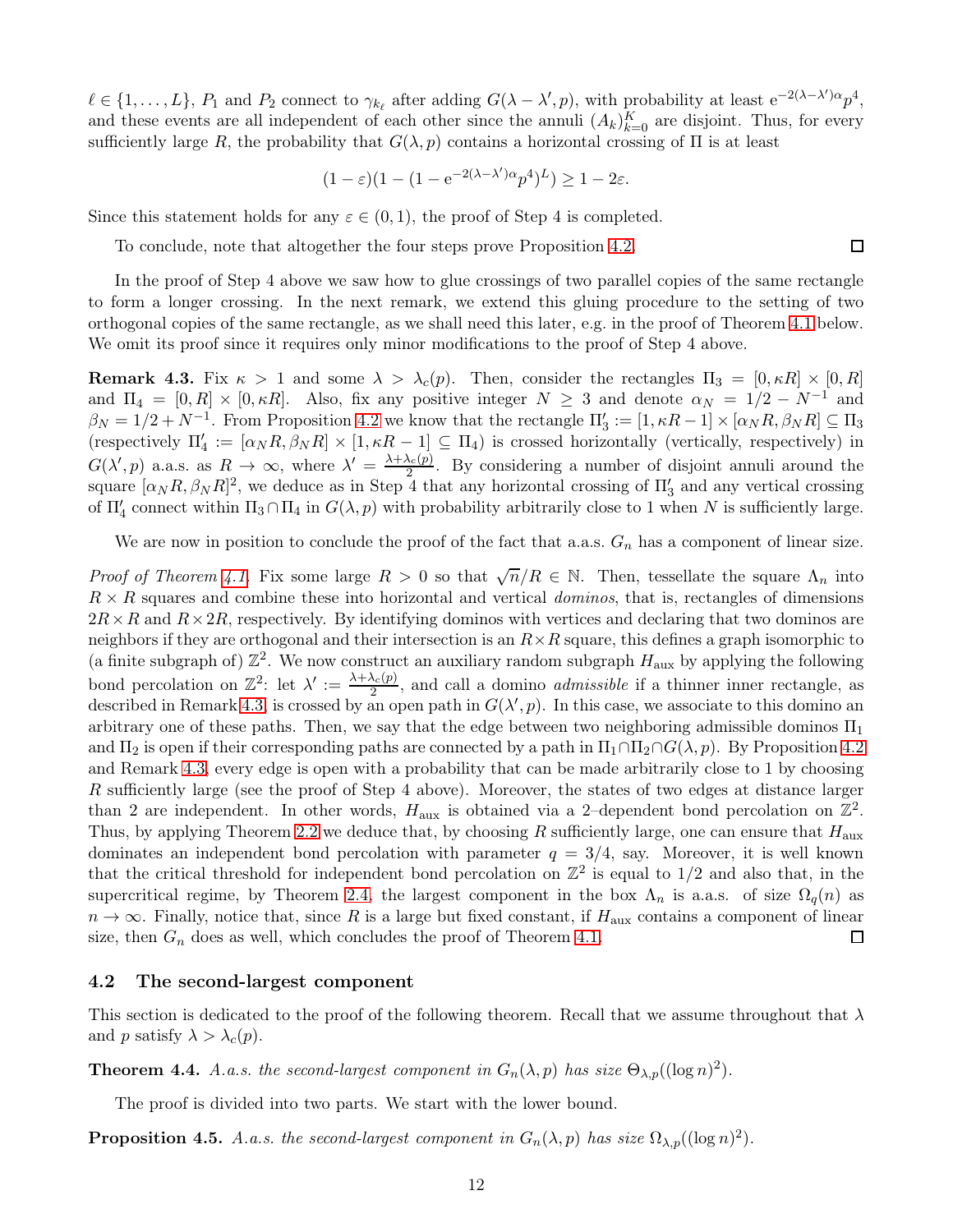*Proof.* Tessellate the square  $\Lambda_n$  into subsquares of side length  $\frac{\log n}{5\lambda}$ . On the one hand, for any given square of the tessellation, the probability that there is no point of  $Po(\lambda)$  in it at distance at most 1 from its boundary is equal to  $\exp\left(-\lambda\left(\frac{4\log n}{5\lambda}-4\right)\right) \geq n^{-4/5}$ . On the other hand, by Theorem [4.1,](#page-7-2) the probability that in such a square there is a connected component of size  $\Omega_{\lambda,p}((\log n)^2)$ , whose vertices are all at distance at least one from its boundary, is equal to  $1 - o(1)$ . In particular, for any square in the tessellation, the probability that it contains a connected component of size  $\Omega_{\lambda,p}((\log n)^2)$  which is disconnected from the rest of the graph  $G_n$  is at least  $(1 - o(1))n^{-4/5}$ . Since there are  $n^{1-o(1)}$  squares in the tessellation, by Chernoff's inequality a.a.s. there is a square that satisfies the above condition, concluding the proof of the proposition.  $\Box$ 

We now aim at showing the upper bound. This will be done in several steps. The first point is to show that, roughly speaking, in supercritical Bernoulli bond percolation on  $\mathbb{Z}^2$  large boxes are typically crossed by many disjoint paths (more precisely, the number of crossings typically has the same order as the side length of the box), see Corollary [4.8](#page-13-0) below for a more precise statement. Then, we use the fact observed in the previous section that, in a sense, the continuous model dominates supercritical Bernoulli bond percolation. We deduce that any small window of side length of order  $\log n$  in  $\Lambda_n$  contains many disjoint cycles surrounding its center. Finally, some delicate sprinkling allows us to conclude that a.a.s. for each vertex v in  $\Lambda_n$ , no path from v exits the window around v without connecting to at least one of these cycles.

Theorem [4.4](#page-11-2) will then follow immediately by combining Proposition [4.5](#page-11-3) with the following upper bound for the second-largest component, which we state as a separate proposition.

# <span id="page-12-2"></span>**Proposition 4.6.** *A.a.s. the second-largest component in*  $G_n(\lambda, p)$  *has size*  $O_{\lambda, p}((\log n)^2)$ *.*

To prove this proposition, we first need some preliminary results on ordinary Bernoulli bond percolation, as mentioned above. For  $k \geq 1$  and  $x \in \mathbb{Z}^2$ , we define  $\mathcal{C}_k(x)$  the k-th order connected component of x as the set of vertices  $y \in \mathbb{Z}^2$  which are connected to x by a path made of any number of open edges and at most  $k-1$  closed edges. In particular, the first order connected component is the usual connected component of x. Also, for  $A \subseteq \mathbb{Z}^2$ , define  $\mathcal{C}_k^A(x)$  as the k-th order connected component of x in  $\mathbb{Z}^2 \setminus A$ . We prove the following fact.

<span id="page-12-1"></span>**Lemma 4.7.** *For any*  $q \in [0, 1/2)$ *, there are positive constants*  $\alpha$  *and*  $C$  *such that, for any positive integers* k *and* t*, one has*

<span id="page-12-0"></span>
$$
\mathbb{P}_q\big(\sup_{x\in\mathcal{C}_k(\mathbf{0})}||x||\geq t\big)\leq C^k\exp(-\alpha t).
$$

*Proof.* The proof goes by induction on k. The result for  $k = 1$  follows immediately from Theorem [2.3.](#page-5-4) Now assume that it holds for some k. Then, for any  $t \geq 1$ ,

$$
\mathbb{P}_q\big(\sup_{x \in \mathcal{C}_{k+1}(\mathbf{0})} \|x\| \geq t\big) \leq \sum_{\substack{v,w \in \mathbb{Z}^2 \\ \|w-v\|=1}} \mathbb{P}_q\big(\mathbf{0} \leftrightarrow v, \mathbf{0} \not\leftrightarrow w, \sup_{x \in \mathcal{C}_k^{\mathcal{C}_1(\mathbf{0})}(w)} \|x-w\| \geq t-1-\|v\|\big).
$$

Then, by conditioning on  $C_1(0)$  and using the induction hypothesis together with the fact that, for any fixed  $A \subseteq \mathbb{Z}^2$ ,  $C_k^A(w)$  is dominated by  $\mathcal{C}_k(w)$ , we get

$$
\mathbb{P}_q\left(\sup_{x \in \mathcal{C}_{k+1}(\mathbf{0})} \|x\| \ge t\right) \le 4 \sum_{v \in \mathbb{Z}^2} \mathbb{P}_q\left(\mathbf{0} \leftrightarrow v\right) \cdot \mathbb{P}_q\left(\sup_{x \in \mathcal{C}_k(\mathbf{0})} \|x\| \ge t-1 - \|v\|\right)
$$
  

$$
\le C^k e^{-\alpha t} \cdot \left(4e^{\alpha} \sum_{v \in \mathbb{Z}^2} \mathbb{P}_q(\mathbf{0} \leftrightarrow v)e^{\alpha \|v\|}\right),\tag{3}
$$

where the factor of 4 in the first inequality comes from the fact that every vertex in  $\mathbb{Z}^2$  has 4 neighbors. Applying again Theorem [2.3](#page-5-4) yields the existence of a sufficiently small  $\alpha$  so that the sum in [\(3\)](#page-12-0) is finite, which concludes the proof of the induction step for  $C = 4e^{\alpha} \sum_{v \in \mathbb{Z}^2} \mathbb{P}_q(\mathbf{0} \leftrightarrow v) e^{\alpha ||v||}$ .  $\Box$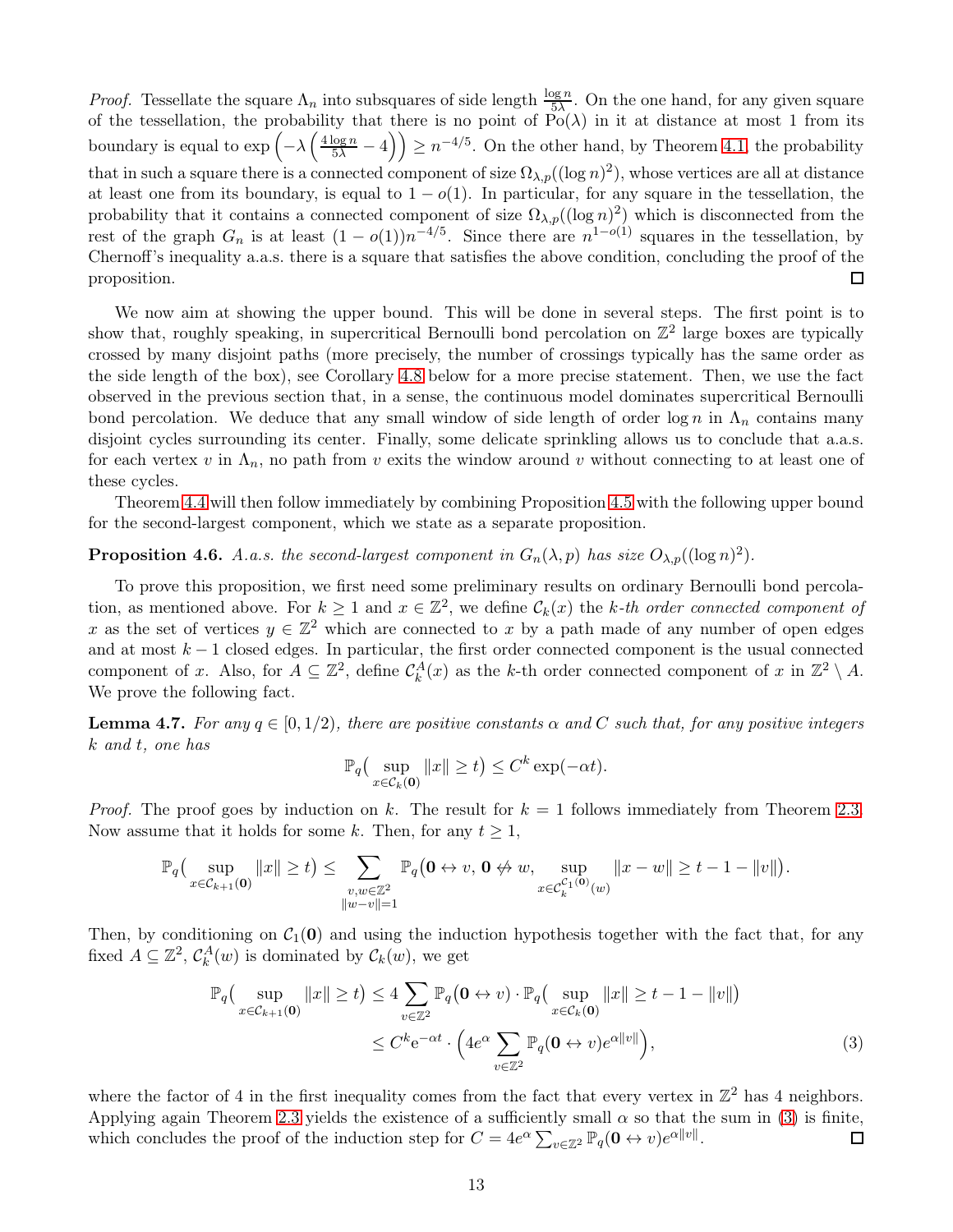As a corollary, we obtain the following fact.

<span id="page-13-0"></span>Corollary 4.8. Let  $q > 1/2$  be given. There exist positive constants C and  $\alpha$ , such that for any positive *integers* k *and* N*,*

 $\mathbb{P}_q(T$ here exists k disjoint horizontal crossings in  $[0, 2N] \times [0, N]$ )  $\geq 1 - C^k \exp(-\alpha N)$ .

*Proof.* Consider the dual graph of  $\mathbb{Z}^2$  (its vertices are the faces delimited by the edges of the graph  $\mathbb{Z}^2$ , and two faces are adjacent if they share an edge). Recall that one can couple Bernoulli bond percolation with parameter q (and  $1 - q$ , respectively) on  $\mathbb{Z}^2$  (and its dual, respectively) by declaring an edge between two vertices of the dual graph open if the edge separating the two corresponding faces of the original graph is closed, and vice versa. Now it suffices to observe that if there are no k disjoint horizontal crossings of the rectangle  $[0, 2N] \times [0, N]$ , then the k-th order connected component of one of the vertices, corresponding to the squares with centers  $\{(1/2+i, -1/2)\}_{i=0}^{2N-1}$  in the dual graph, reaches the top of the rectangle. By Lemma [4.7,](#page-12-1) we know that for any such vertex this happens with probability at most  $C^k \exp(-\alpha N)$  for some positive constants  $\alpha$  and C. Then, using a union bound over the 2N dual vertices on the bottom side and reducing  $\alpha$  by factor of 2, say, concludes the proof.  $\Box$ 

We are now ready for proving the upper bound on the size of the second-largest component of  $G_n$ . We will write  $G_n^x$  for the percolated random geometric graph with vertex set  $(Po(\lambda) \cup \{x\}) \cap \Lambda_n$ .

*Proof of Proposition* [4.6.](#page-12-2) Fix  $\lambda' = \frac{\lambda + \lambda_c(p)}{2}$  $\frac{C_{c}(p)}{2}$  and recall the construction of  $G(\lambda, p)$  from the independent copies of  $G(\lambda', p)$  and  $G(\lambda - \lambda', p)$  used in Step 4 of the proof of Proposition [4.2.](#page-7-1) Consider a sufficiently large R so that  $\sqrt{n}/R \in \mathbb{N}$ . We construct a version of the auxiliary graph  $H_{\text{aux}}$  from the proof of Theorem [4.1](#page-7-2) as follows. First, reveal  $G(\lambda', p)$  and construct a vertex in  $H_{\text{aux}}$  if its corresponding domino contains a path as described in Remark [4.3.](#page-11-1) Then, construct an edge between two neighboring vertices of  $H_{\text{aux}}$  if, firstly, the paths in their corresponding dominos  $\Pi_1$  and  $\Pi_2$  intersect at a point surrounded by at least K disjoint cycles in  $G(\lambda', p)$  as in Remark [4.3,](#page-11-1) with K to be fixed, and secondly, they are connected within  $\Pi_1 \cap \Pi_2$  in  $G(\lambda, p)$ . Note that, up to choosing R and K sufficiently large, H<sub>aux</sub> dominates a Bernoulli bond percolation with parameter  $3/4$  in a box of  $\mathbb{Z}^2$  with side length roughly  $\sqrt{n}/R$ . We next tessellate this new box into overlapping horizontal and vertical rectangles with side lengths  $C_1 \log n$  and  $2C_1 \log n$ called *log-dominos*, where  $C_1$  is some large constant satisfying  $\frac{\sqrt{n}}{BC_1 \log n}$  $\frac{\sqrt{n}}{RC_1 \log n} \in \mathbb{N}$ , which will be fixed later. Set

$$
W := \left\lfloor \frac{\alpha C_1}{2 \log C} \cdot \log n \right\rfloor,
$$

with  $\alpha$  and C as in Corollary [4.8.](#page-13-0) Then, consider the event  $\mathcal{A}_n$  that all log-dominos are crossed by at least W disjoint paths in  $H_{\text{aux}}$  along their longer side. Note that on  $A_n$ , since crossings of two orthogonal overlapping log-dominos have a common vertex of  $H_{\text{aux}}$ , all these paths are connected in  $H_{\text{aux}}$  and thus correspond to a connected component  $G_n$  of  $G_n$  of size  $\Theta(n)$ . Moreover, a union bound and Corollary [4.8](#page-13-0) tell us that if  $C_1$  is chosen sufficiently large, then

<span id="page-13-1"></span>
$$
\mathbb{P}(\mathcal{A}_n) \ge 1 - n^2 \exp\left(-\frac{\alpha C_1 \log n}{2}\right) = 1 - o(1). \tag{4}
$$

We aim to bound the probability that there is a connected component of  $G_n$  whose diameter is at least  $4C_1$  log n without being connected to this giant component. For this, the strategy will be roughly to show that if such a component exists, say in a square of side length of order  $\log n$  centered at a point  $X \in \mathrm{Po}(\lambda) \cap \Lambda_n$ , it will have to cross many cycles surrounding X in this window, and we estimate the cost of this scenario by sprinkling  $G(\lambda - \lambda', p)$  on top of  $G(\lambda', p)$ . Note that some care is required here; indeed, adding a bit of intensity to the Poisson process could also help creating new connected components with large diameter. In our proof, we first discover the cycles of  $H_{\text{aux}}$  surrounding X by an exploration from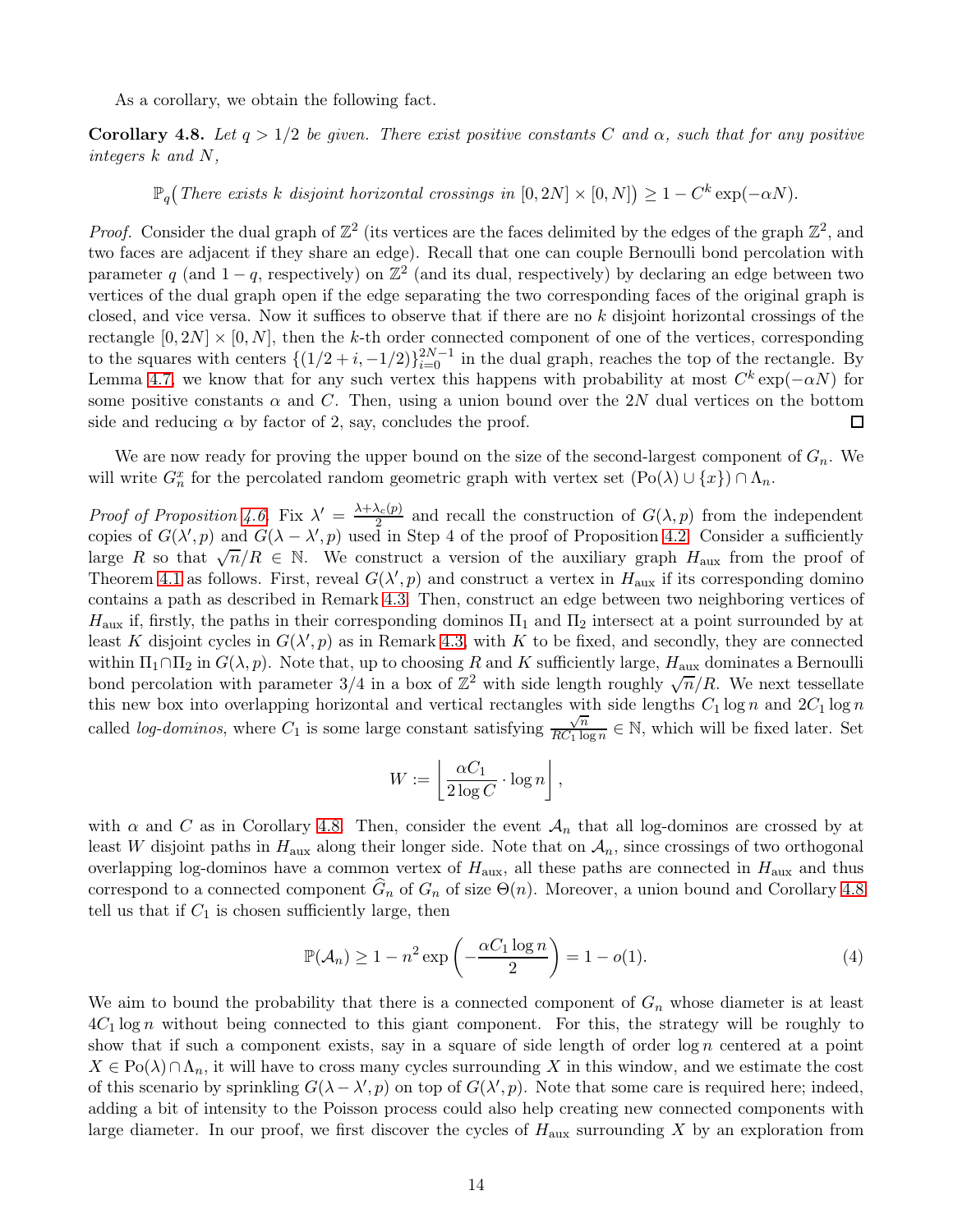the boundary of a small box around it towards its center, then find possible paths starting from  $X$  and coming close to these cycles, and finally perform a sprinkling only in constant-sized regions with the aim to connect the path from  $X$  to any of the cycles with probability bounded away from 0.

To be more precise now, for any  $x \in \Lambda_n$ , consider the box  $\Lambda_n^x := \Lambda_x(4C_1 \log n)$  and define the event

$$
\mathcal{O}_n^x := \big\{ x \stackrel{G_n^x}{\longleftrightarrow} \mathbb{R}^2 \setminus \Lambda_n^x \big\},\
$$

that is, the connected component of x in  $G_n^x$  reaches the complement of  $\Lambda_n^x$ . Let also  $\mathcal{U}_n^x$  be the event that in the graph  $H_{\text{aux}} \cap \Lambda_n^x$  there are W disjoint cycles surrounding x or, in case x is at distance less than  $4C_1 \log n$  from  $\partial \Lambda_n$ , paths from the boundary of  $H_{\text{aux}}$  to itself, which all surround the point x when seen as cycles (parts of which may coincide with the boundary of  $\Lambda_n$ ). Note the important fact that, by construction,

$$
\mathcal{A}_n \subseteq \bigcap_{x \in \Lambda_n} \mathcal{U}_n^x. \tag{5}
$$

On the event  $\mathcal{U}_n^x$ , we denote by  $\mathcal{C}_1$  the outermost cycle of  $H_{\text{aux}}$  in  $\Lambda_n^x$  that surrounds x (or possibly the outermost path from the boundary of  $H_{\text{aux}}$  to itself in case x is at distance smaller than  $4C_1 \log n$  from  $\partial \Lambda_n$ ). With a slight abuse of notation, we alternatively view  $\mathcal{C}_1$  as a cycle in the graph  $H_{\text{aux}}$ , a set of dominos in  $\Lambda_n^x$ , or a cycle in  $G_n$  obtained by connecting the crossings associated to the sequence of admissible dominos forming the cycle in  $H_{\text{aux}}$ . Let also  $C_1^+$  be the enlarged cycle made of the points in  $\Lambda_n^x$ at distance smaller than one from  $C_1$  (viewed here as a union of dominos).

We next define  $\mathcal{C}_2$  as the outermost cycle surrounding x in the restriction of  $H_{\text{aux}}$  to the region enclosed by  $C_1^+$ . Note that on  $\mathcal{U}_n^x$ , by repeating again this procedure, one can define inductively a sequence of disjoint cycles  $C_3, \ldots, C_{W/2}$  (from now on, we assume W to be even since decreasing it by 1 does not modify the argument), which all surround x and are at distance at least 1 from each other. Let us define the event  $\mathcal{U}_n^x$ that the cycles  $C_1, \ldots, C_{W/2}$  as constructed above exist. In particular,  $\mathcal{U}_n^x \subseteq \widetilde{\mathcal{U}}_n^x$ ; it will turn out later that it is more convenient to work with the latter for some reasons related to measurability of these events.

Now, for  $i = 1, \ldots, W/2$ , denote

$$
\mathcal{B}_{n,i}^x := \widetilde{\mathcal{U}}_n^x \cap \{\text{none of the paths from } x \text{ to } \mathbb{R}^2 \setminus \Lambda_n^x \text{ shares a vertex with } \mathcal{C}_i \text{ in } G_n^x\},\
$$

and

$$
\mathcal{B}_n^x:=\bigcap_{i=1}^{W/2}\mathcal{B}_{n,i}^x.
$$

Recall that on the event  $A_n$ , the cycles  $C_1, \ldots, C_{W/2}$ , are all part of the same connected component in  $G_n$ . Therefore, if  $\mathcal{A}_n$  holds and the connected component of a point  $X \in \text{Po}(\lambda) \cap \Lambda_n$  reaches  $\partial \Lambda_n^X$  in  $G_n$ without being part of the connected component containing the cycles  $C_1, \ldots, C_{W/2}$ , then necessarily  $\mathcal{B}_n^X$ must hold. Thus, our aim now is to bound the probability of these events.

We start by observing that a union bound and Lemma [2.5](#page-5-5) yield

$$
\mathbb{P}\Big(\bigcup_{X\in \text{Po}(\lambda)\cap \Lambda_n}\mathcal{O}_n^X\cap \mathcal{B}_n^X\Big)\leq \mathbb{E}\Big[\sum_{X\in \text{Po}(\lambda)\cap \Lambda_n}1_{\mathcal{O}_n^X\cap \mathcal{B}_n^X}\Big]=\lambda\int_{\Lambda_n}\mathbb{P}\big(\mathcal{O}_n^x\cap \mathcal{B}_n^x\big)\,dx,
$$

and our goal is thus to bound the probabilities on the right-hand side from above. Fix some  $x \in \Lambda_n$ , and for simplicity assume that it is at distance at least  $4C_1 \log n$  from  $\partial \Lambda_n$ ; the proof in the case of x being closer to  $\partial\Lambda_n$  is analogous. We first show that the probability that a path in  $G_n^x$  between x and  $\mathbb{R}^2 \setminus \Lambda_n^x$ does not intersect  $C_1$  is bounded away from 1. For this, note that  $C_1$  can be determined by exploring the restriction of  $H_{\text{aux}}$  to  $\Lambda_n^x$  by starting from its boundary. More precisely, it suffices to reveal only the connected components of the dual graph that touch the boundary of  $H_{\text{aux}} \cap \Lambda_n^x$ .

Let  $U_1$  denote the region inside  $\Lambda_n^x$  which is enclosed by  $\mathcal{C}_1$  (seen as a set of dominos). Then, conditionally on  $C_1$ , the distribution of the point configuration in  $U_1$  is still that of an independent Poisson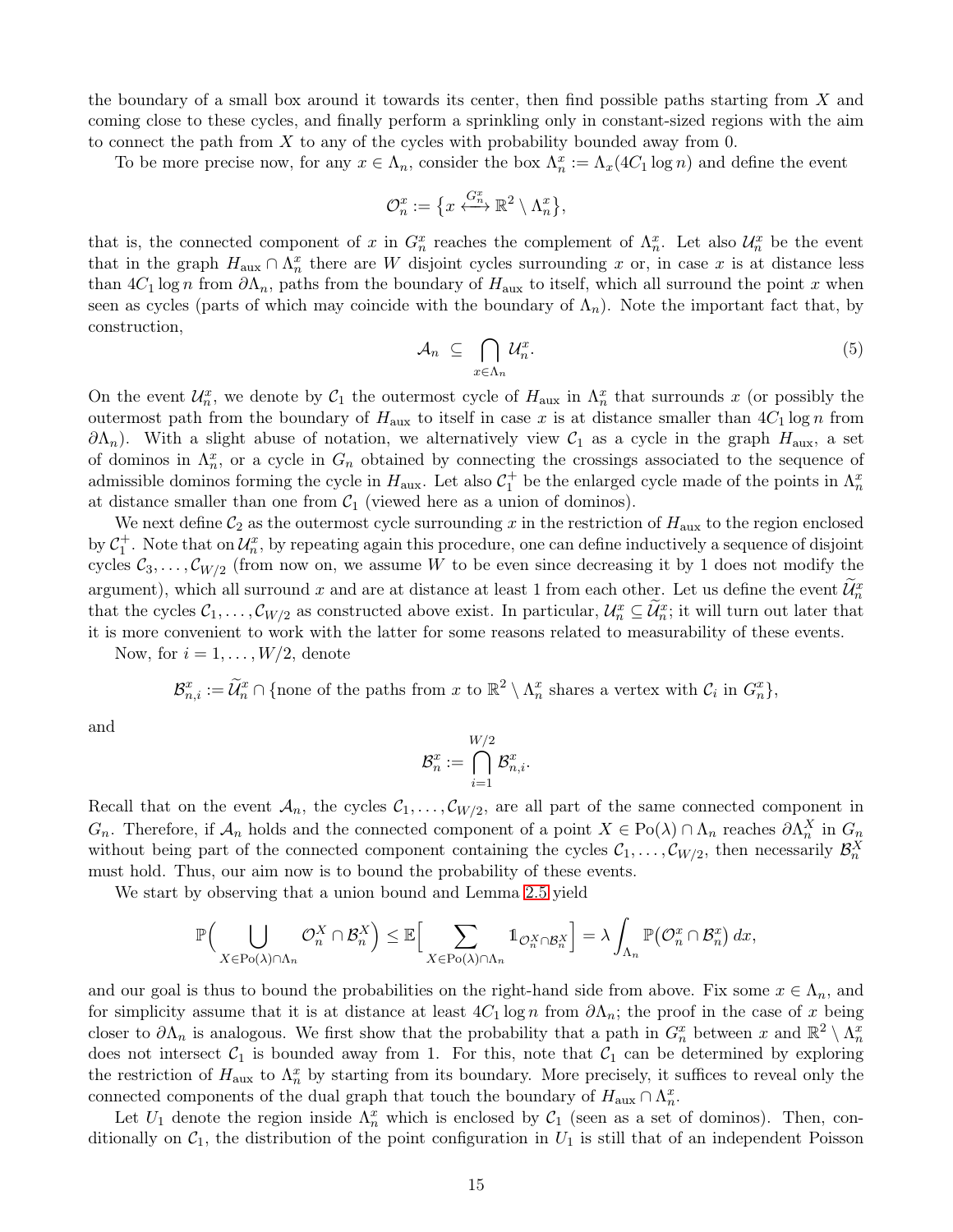Point Process with intensity  $\lambda$ . Moreover, on the event  $\mathcal{O}_n^x$ , the connected component of x in  $G_n^x \cap U_1$ contains at least one vertex at distance smaller than one from  $C_1$ . We define the *first one* of these vertices as follows.

First, explore  $G(\lambda, p)$  in the entire region  $R_1 \subseteq U_1$  enclosed by  $C_1^+$ . Then, for  $t \geq 0$ , let  $B_t$  be the set of points at distance at most  $t$  from  $R_1$ , and let

$$
T := \inf\{t \ge 0 : \text{there exists } y \in \partial B_t \text{ such that } x \xleftrightarrow{\,G_n^x \cap B_t \,}{\,y\}.
$$

Note that T is a stopping time with respect to the filtration  $(\mathcal{F}_t)_{t\geq0}$  defined by

$$
\mathcal{F}_t := \sigma(\mathcal{C}_1, G_n^x \cap B_t), \text{ for all } t \ge 0.
$$

Moreover, as we already mentioned, one has

<span id="page-15-1"></span>
$$
\mathcal{O}_n^x \subseteq \{T < \infty\}.\tag{6}
$$

Let  $X_T$  be the (almost surely unique) point on  $\partial B_T$  which is connected to x in  $G_n^x \cap B_T$ . Let  $Q_T$  be the (almost surely unique) closest  $R \times R$  square from  $X_T$  which is part of  $C_1$  (when viewing  $C_1$  as a succession of  $R \times R$  squares by dividing every domino in half), and let  $S_T := \Lambda_{X_T}(1) \cap (U_1 \setminus B_T)$  be the part of the box  $\Lambda_{X_T}(1)$  which is still unexplored when only  $C_1$  and  $B_T$  has been revealed. We now define an event  $\mathcal{E}_n^x$  on which  $X_T$  connects to  $\mathcal{C}_1$ . Firstly, recall that we set  $\lambda' = \frac{\lambda + \lambda_c(p)}{2}$  $\frac{\lambda_c(p)}{2}$ , and we view Po( $\lambda$ ) as the union of two independent Poisson Point Processes with intensities  $\lambda'$  and  $\lambda - \lambda'$ , respectively. Then, consider a tessellation into squares of side length  $1/\sqrt{5}$  of  $Q_T$ , and let  $\mathcal{E}_n^x$  be the event that the following three conditions are satisfied:

- There exists a set  $\mathcal{P} \subseteq \text{Po}(\lambda \lambda')$  containing exactly one point in every square of the tessellation, and such that every pair of points of P in adjacent squares is connected by an edge in  $G(\lambda - \lambda', p)$ (points in adjacent squares are always at distance smaller than one by construction).
- One of the points in  $P$  is connected by an edge between  $G(\lambda \lambda', p)$  and  $G(\lambda', p)$  to the path associated to one of the dominos in  $C_1$  containing  $Q_T$  (we recall that by definition these paths are part of  $G(\lambda', p)$ .
- If  $X_T$  is at distance smaller than 0.1 from  $Q_T$ , we ask that it is connected by an edge in  $G(\lambda \lambda', p)$ to the closest point of P (this is possible since  $0.1 + \sqrt{2/5} < 1$ , where  $\sqrt{2/5}$  is the length of a diagonal of a square in the tessellation). If not, we require that in  $S_T$  there is a point of  $Po(\lambda - \lambda')$ that is connected by an edge in  $G(\lambda - \lambda', p)$  to both  $X_T$  and a point of  $P$ .

Note that, conditionally on  $G(\lambda', p)$ ,  $\mathcal{E}_n^x$  is an increasing event which is measurable with respect to  $G(\lambda (\lambda', p)$ , and on which, by construction,  $X_T$  is connected to  $\mathcal{C}_1$  (seen here as a cycle in the original graph  $G_n$ , in  $G(\lambda, p)$ . We claim that there exists  $\varepsilon > 0$  (only depending on R,  $\lambda$  and p) such that almost surely

<span id="page-15-0"></span>
$$
\mathbb{P}(\mathcal{E}_n^x \mid \mathcal{F}_T) \cdot \mathbb{1}_{\widetilde{\mathcal{U}}_n^x \cap \{T < \infty\}} \ge \varepsilon \cdot \mathbb{1}_{\widetilde{\mathcal{U}}_n^x \cap \{T < \infty\}}.\tag{7}
$$

(Note that, while T is clearly  $\mathcal{F}_T$ -measurable,  $\mathcal{U}_n^x$  is also  $\mathcal{F}_T$ -measurable since each of  $\mathcal{C}_2,\ldots,\mathcal{C}_{W/2}$  is included in  $R_1$ ; this explains in particular why it is more convenient to work with  $\mathcal{U}_n^x$  instead of  $\mathcal{U}_n^x$ .) To see this, notice first that, since T is a stopping time, conditionally on  $\mathcal{F}_T$ , the distribution of  $G_n^x$  in the region  $U_1 \setminus B_T$  is that of an independent percolated random geometric graph; in particular, given that the first two conditions are satisfied, the third one is achieved at a constant cost independently of  $\mathcal{F}_T$ . On the other hand, the first two conditions are more delicate to handle. The first point to observe is that by construction, conditionally on  $\mathcal{F}_T$ , the only information that we have on  $Q_T$  is that it is part of one, two or three admissible dominos whose associated paths get connected in  $Q_T$  when sprinkling Po( $\lambda - \lambda'$ ). In particular, all dominos disjoint from the interior of  $U_1$  that contain  $Q_T$  are admissible and participate in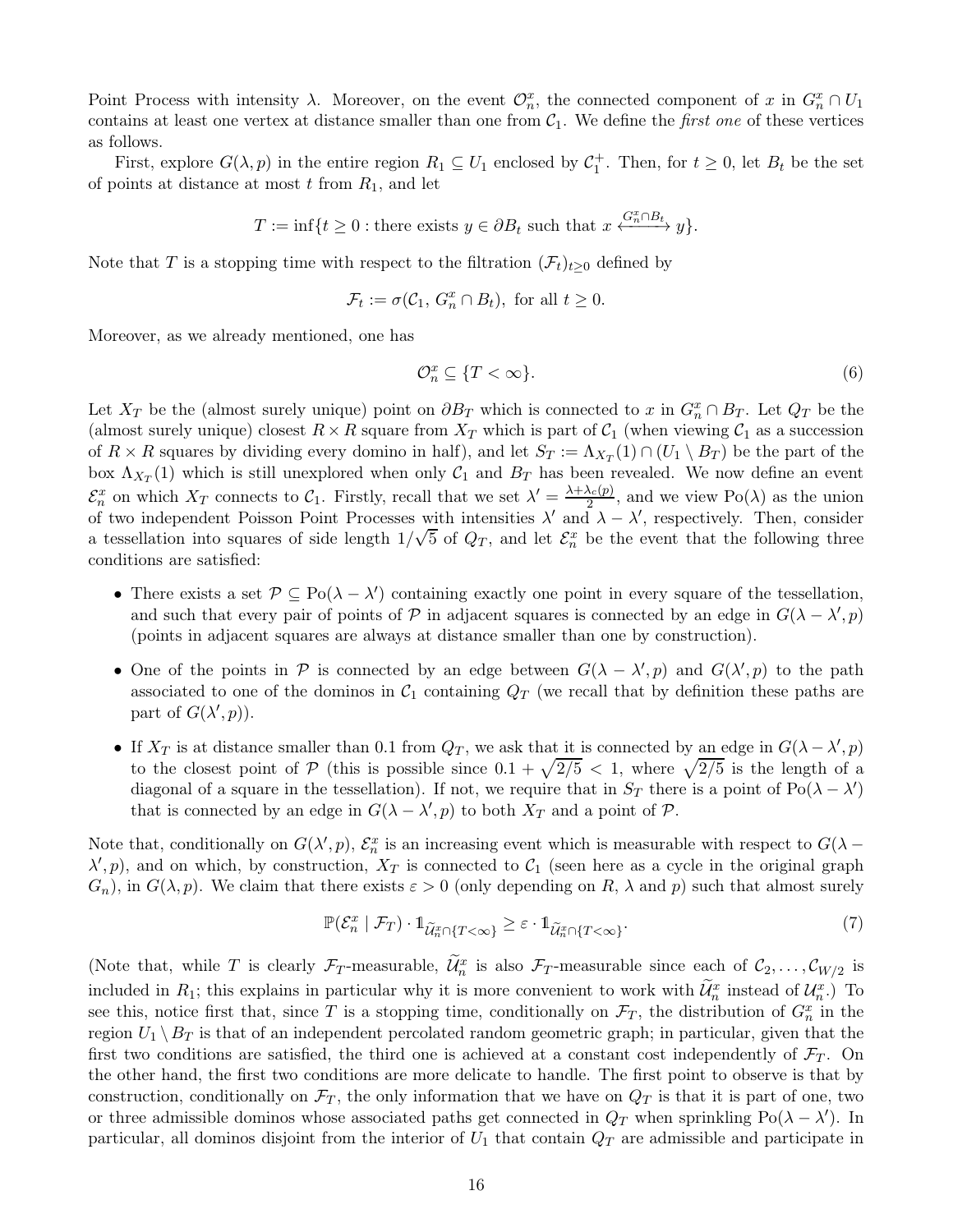the cycle  $C_1$ . This has as an important consequence that, conditionally on  $G(\lambda, p)$  in  $\Lambda_n^x \setminus (Q_T \cup U_1)$  and on  $G(\lambda', p)$  in  $Q_T$ , the event that  $Q_T$  indeed closes the cycle  $C_1$  when sprinkling  $Po(\lambda - \lambda')$  is increasing. Therefore, by the FKG inequality (see Lemma [2.1\)](#page-5-0) conditionally on this event, the probability that the first two conditions of  $\mathcal{E}_n^x$  are satisfied is greater than its corresponding probability without the conditioning, which is at least some positive absolute constant, proving our claim [\(7\)](#page-15-0).

Now, letting  $\widetilde{\mathcal{B}}_n^x := \bigcap_{i=2}^{W/2} \mathcal{B}_{n,i}^x$  and observing that it is  $\mathcal{F}_T$ -measurable, we can write

$$
\mathbb{P}(\mathcal{B}_n^x \cap \{T < \infty\}) \le \mathbb{P}(\overline{\mathcal{E}_n^x} \cap \widetilde{\mathcal{B}}_n^x \cap \{T < \infty\}) \le \mathbb{E}\Big[\mathbb{P}(\overline{\mathcal{E}_n^x} \mid \mathcal{F}_T) \cdot \mathbb{1}_{\widetilde{\mathcal{B}}_n^x \cap \{T < \infty\}}\Big] \le (1-\varepsilon)\mathbb{P}(\widetilde{\mathcal{B}}_n^x \cap \{T < \infty\}),
$$

where for the last inequality we used that the event  $\mathcal{E}_n^x$  has the same distribution conditionally on  $\widetilde{\mathcal{B}}_n^x$  and  $\widetilde{\mathcal{U}}_n^x$ , respectively, and we can use claim [\(7\)](#page-15-0) with  $\mathbb{1}_{\widetilde{\mathcal{B}}_n^x \cap \{T<\infty\}}$  instead of  $\mathbb{1}_{\widetilde{\mathcal{U}}_n^x \cap \{T<\infty\}}$ ; indeed, the fact whether or not there are edges between paths starting from x and some cycle among  $\mathcal{C}_2, \ldots, \mathcal{C}_{W/2}$  is independent from the state of the edges between these paths and  $C_1$ . Hence, by [\(6\)](#page-15-1) and an immediate induction we deduce that

$$
\mathbb{P}\big(\mathcal{O}_n^x\cap\mathcal{B}_n^x\big)\leq\mathbb{P}(\mathcal{B}_n^x\cap\{T<\infty\})\leq(1-\varepsilon)^{W/2}
$$

.

 $\Box$ 

Then, by choosing the constant  $C_1$  (defined in the beginning of the proof) large enough, we can make the previous bound  $o(n^{-1})$ . As a consequence, we get

$$
\mathbb{P}\left(\bigcup_{X\in \mathrm{Po}(\lambda)\cap \Lambda_n}\mathcal{O}_n^X\cap \mathcal{B}_n^X\right)=o(1).
$$

Together with [\(4\)](#page-13-1) this shows that, with probability going to 1 as  $n \to \infty$ , any connected component which is not connected to  $\widehat{G}_n$  is such that it does not exit the box  $\Lambda_n^X$  for any of the vertices X in this component. To conclude, it suffices to observe that, by concentration of Poisson random variables, it is very unlikely that one of these boxes contains much more than  $(\log n)^2$  points. Indeed, applying again Lemma [2.5](#page-5-5) gives

$$
\mathbb{P}\Big(\bigcup_{X \in \text{Po}(\lambda) \cap \Lambda_n} \left\{|G_n \cap \Lambda_n^X| > 2\lambda (8C_1 \log n)^2\right\}\Big) \leq \mathbb{E}\Big[\sum_{X \in \text{Po}(\lambda) \cap \Lambda_n} \mathbb{1}_{|G_n \cap \Lambda_n^X| > 2\lambda (8C_1 \log n)^2}\Big]
$$
  
=  $\lambda \int_{\Lambda_n} \mathbb{P}\big(|G_n^x \cap \Lambda_n^x| > 2\lambda (8C_1 \log n)^2\big) dx \leq \lambda n \mathbb{P}\big(|G \cap \Lambda(4C_1 \log n)| > 2\lambda (8C_1 \log n)^2 - 1\big)$   
=  $o(1),$ 

where we use Lemma [2.6](#page-6-2) for the last equality. This concludes the proof of the proposition.

<span id="page-16-0"></span>**Remark 4.9.** Apart from the size of the second-largest component in  $G_n$ , with minor modifications the proof also implies a stretched exponential decay of  $|\mathcal{C}_1(\mathbf{0})|$  in the infinite-volume limit conditionally on  $|\mathcal{C}_1(\mathbf{0})| < \infty$ . As above, the key point is to establish an upper bound on the diameter of  $\mathcal{C}_1(\mathbf{0})$ . By similar arguments one may show that the event  $\mathcal{E}_n$  that  $^{\prime}A(n, 2n) = \Lambda(2n) \setminus \Lambda(n)$  contains  $\Theta(n)$  cycles in  $G(\lambda', p)$  (with the notation from the previous proof) that are pairwise at distance at least 1 from each other which all participate in the infinite component of  $G(\lambda', p)$  is satisfied with probability  $1 - \exp(-\Omega_{\lambda, p}(n))$ . Thus, partitioning  $\mathbb{R}^2 \setminus \Lambda(1)$  into the annuli  $(A(2^k, 2^{k+1}))_{k \geq 0}$  and applying the argument from the proof of Proposition [4.6](#page-12-2) to each of them shows that, conditionally on  $\mathcal{E}_{2^k}$ , the event  $\mathbf{0} \xleftrightarrow{G(\lambda,p)} (\mathbb{R}^2 \setminus \Lambda(2^k))$  and simultaneously  $|\mathcal{C}_1(\mathbf{0})| < \infty$  holds with probability at most  $\exp(-\Omega_{\lambda,p}(2^k))$ . Hence, since  $\Lambda(2^{\lfloor \log n \rfloor - 2})$  is included in the ball of radius  $n/2$  around **0**, the probability that the Euclidean diameter of  $C_1(0)$  is at least  $n$  is at most

$$
\mathbb{P}(\mathcal{C}_1(\mathbf{0}) \cap (\mathbb{R}^2 \setminus \Lambda(2^{\lfloor \log n \rfloor - 2})) \neq \emptyset) \leq \mathbb{P}(\mathcal{C}_1(\mathbf{0}) \cap (\mathbb{R}^2 \setminus \Lambda(2^{\lfloor \log n \rfloor - 2})) \neq \emptyset \mid \mathcal{E}_{2^{\lfloor \log n \rfloor - 1}}) + \mathbb{P}(\overline{\mathcal{E}_{2^{\lfloor \log n \rfloor - 1}}})
$$
  
= 
$$
\exp(-\Omega_{\lambda, p}(n)).
$$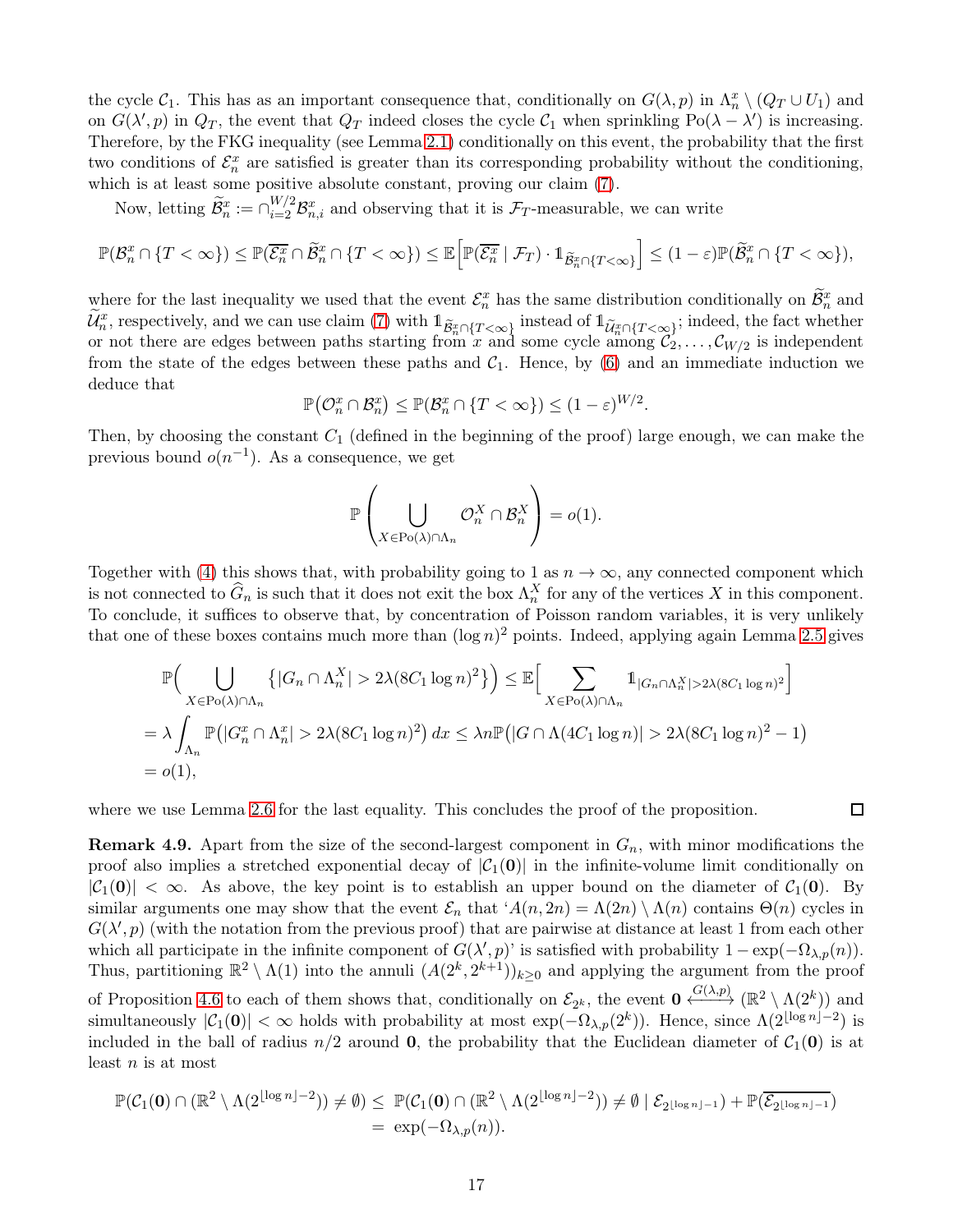# <span id="page-17-1"></span>**4.3** The convergence of  $(n^{-1}L_1(G_n))_{n\geq 1}$ .

First, we recall that the convergence in probability of  $(n^{-1}L_1(G_n))_{n\geq 1}$  to  $\lambda\theta(\lambda, p)$  is proved in [\[19\]](#page-20-1). On the other hand,  $L_1(G_n)$  is bounded by the total number of points of Po( $\lambda$ ) in  $\Lambda_n$  (which is distributed as a Poisson random variable with parameter  $\lambda n$ , so this sequence is also bounded in  $L^p$  for all  $p \ge 1$  (e.g. as a consequence of Lemma [2.6\)](#page-6-2). Therefore, the convergence to  $\lambda \theta(\lambda, p)$  holds in fact in  $L^p$  for all  $p \ge 1$ .

We now prove the almost sure convergence by using the results of Section [4.2.](#page-11-0) Fix  $\delta < 1/2$ , and for any large integer n, let  $\mathcal{T}_n$  be a tessellation of  $\Lambda_n$  into  $k := \lfloor n^{(1-\delta)/2} \rfloor^2$  squares with volume roughly  $n^{\delta}$ . Then, consider the event  $\mathcal{A}_n$  that:

- in each square in  $\mathcal{T}_n$ , the largest component has a size of order at least  $cn^{\delta}$ , where  $c > 0$  is some sufficiently small constant, and any other component has diameter at most  $(\log n)^2$ ;
- in  $\Lambda_n$ , the second-largest component has size at most  $(\log n)^3$ .

The proof of Proposition [4.6](#page-12-2) shows that, if c is sufficiently small,  $A_n$  holds with probability  $1 - o(n^{-2})$ .

Moreover, observe that on the event  $\mathcal{A}_n$ ,  $L_1(G_n)$  is equal to the sum of k independent terms  $(X_i)_{i=1}^k$ , all distributed as  $L_1(G_{n\delta})$ , up to some error term, which is due to the components lying in the region R of all points in  $\Lambda_n$  at distance at most  $(\log n)^2$  from the boundaries of the squares of  $\mathcal{T}_n$ . For all  $i \in \{1, \ldots, k\}$ , let us denote  $Y_i = \min\{n^{-\delta}X_i, 2\}$ , and  $Y = Y_1 + \ldots + Y_k$ . Then, since  $X_i \ge cn^{\delta}$  on the event  $\mathcal{A}_n$ ,  $\mathbb{E}Y_i = \Theta(1)$ for any  $i \in \{1, \ldots, k\}$ . Therefore, by Hoeffdings's inequality (which is a version of Chernoff's inequality for bounded random variables, see for example [\[13\]](#page-20-7)),  $\mathbb{P}(|Y - \mathbb{E}Y| \ge \frac{k}{\log n}) = \exp(-n^{\Omega(1)})$ . At the same time,  $Y_i = n^{-\delta} X_i$  on the event that the *i*-th square in the tessellation contains at most  $2n^{\delta}$  points, which happens with probability at least  $1 - \exp(-n^{\Omega(1)})$  (see Lemma [2.6\)](#page-6-2), and in particular  $\mathbb{E}Y = n^{-\delta}\mathbb{E}X + o(1)$ . As a consequence,

$$
\mathbb{P}\left(|X - \mathbb{E}X| \ge \frac{n}{\log n}\right) \le \mathbb{P}\left(|Y - \mathbb{E}Y| \ge \frac{k}{2\log n}\right) + \sum_{i=1}^k \mathbb{P}(Y_i \ne n^{-\delta}X_i)
$$
  

$$
\le \mathbb{P}\left(|Y - \mathbb{E}Y| \ge \frac{k}{2\log n}\right) + k\exp(-\Omega(n^{\delta})) = \exp(-n^{\Omega(1)}).
$$

On the other hand, the event  $\mathcal{D}_n$  that there are at most  $n^{1-\delta/2}(\log n)^3$  points in R (which has area  $O(n^{1-\delta/2}(\log n)^2))$  holds with probability  $1-o(n^{-2})$ .

Finally, together with the fact that

$$
\frac{1}{n}\mathbb{E}[X] \to \lambda \theta(\lambda) \text{ as } n \to \infty,
$$

we deduce that,

$$
\mathbb{P}\left(|L_1(G_n)-\mathbb{E}L_1(G_n)|\geq \frac{n}{2\log n}\right)\leq \mathbb{P}\left(|X-\mathbb{E}\left[X\right]|\geq \frac{n}{\log n}\right)+\mathbb{P}(\overline{\mathcal{A}_n})+\mathbb{P}(\overline{\mathcal{D}_n})=o(n^{-2}),
$$

and the fact that  $\sum_{n\geq 1} n^{-2} < \infty$  together with the Borel-Cantelli lemma concludes the proof of the almost sure convergence.

## <span id="page-17-0"></span>5 Proof of Theorem [1.4](#page-2-2)

We first prove that Bernoulli bond percolation preserves local convergence. For completeness, we also include the case of site percolation as it may be of independent interest.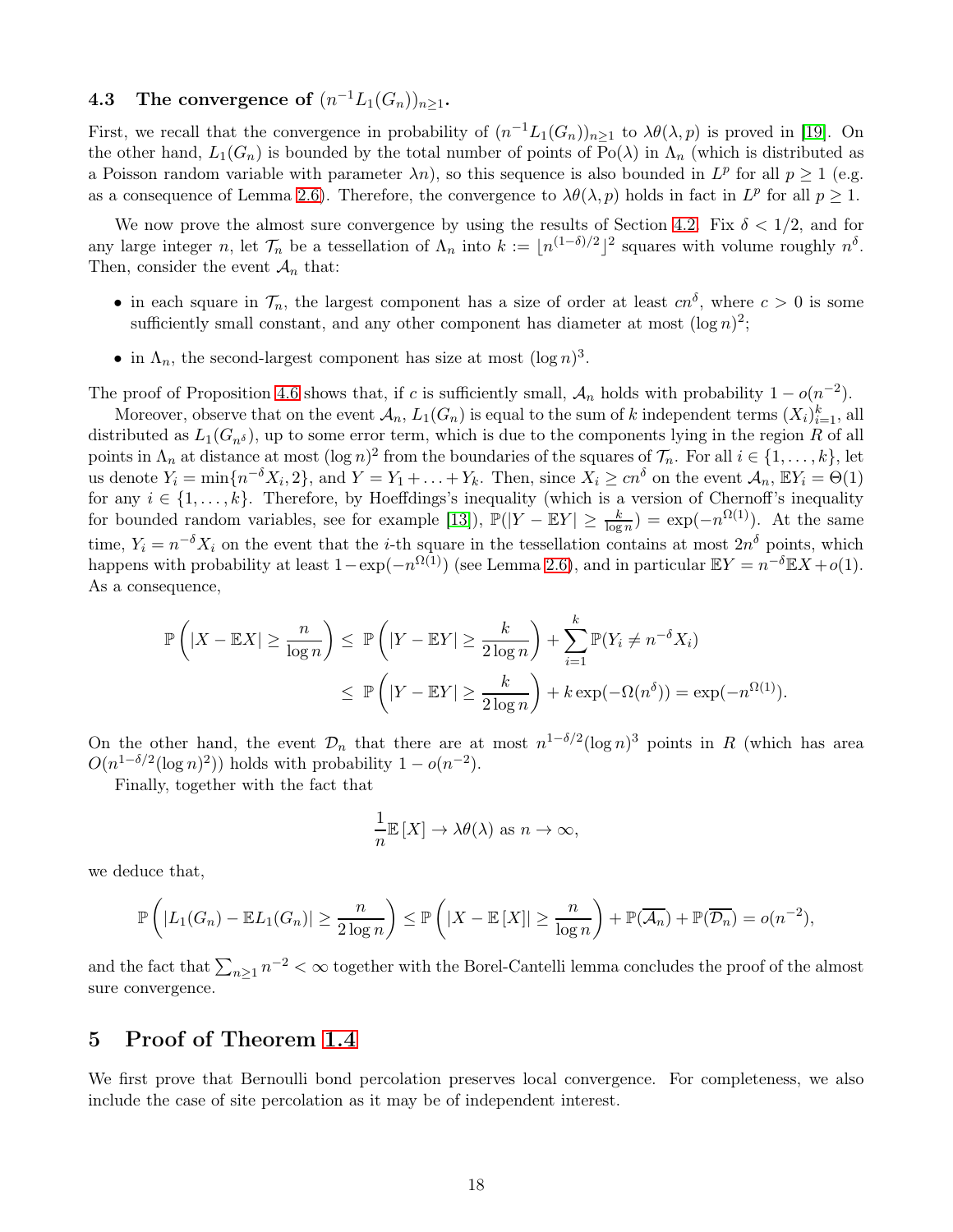<span id="page-18-0"></span>**Lemma 5.1.** Let  $(G_k)_{k\geq 1}$  be a sequence of graphs of geometric type converging locally to G in the sense of  $Definitions$  [1.2](#page-2-0) and [1.3.](#page-2-1) For  $p \in [0,1]$ , consider the subgraphs  $\mathcal{G}_k^b(p)$  and  $\mathcal{G}_k^s(p)$  obtained after performing *respectively Bernoulli bond and site percolation on*  $G_k$ , and similarly for  $G^b(p)$  and  $G^s(p)$ . Then, these  $graphs$  are of geometric type and moreover  $(\mathcal{G}_k^b(p))_{k\geq 1}$  and  $(\mathcal{G}_k^s(p))_{k\geq 1}$  converge locally respectively to  $\mathcal{G}^b(p)$  $and G<sup>s</sup>(p).$ 

*Proof.* The fact that a graph of geometric type remains in this class after bond or site percolation is immediate from the definition. Now, assume that  $(\mathcal{G}_k)_{k\geq 1}$  converges locally to  $\mathcal{G}_k$ , and let  $p \in [0,1]$  be fixed. Let us consider first the case of bond percolation, which is slightly easier. Fix  $\Omega$  to be some bounded domain of  $\mathbb{R}^2$ , and let H be some finite graph. Note that if H is obtained from another graph H' after bond percolation, then H' belongs to the finite set  $\mathcal{A}(H)$  of finite graphs with same vertex set as H and containing H as a subgraph. Therefore, denoting by  $E(H)$  the set of edges of a graph H, and taking advantage of the fact that  $\mathcal{A}(H)$  is a finite set, we get

$$
\lim_{k \to \infty} \mathbb{P}(\mathcal{G}_k^b(p)_{|\Omega} = H) = \lim_{k \to \infty} \sum_{H' \in \mathcal{A}(H)} \mathbb{P}((\mathcal{G}_k)_{|\Omega} = H') p^{|E(H)|} (1-p)^{|E(H')| - |E(H)|}
$$
  
= 
$$
\sum_{H' \in \mathcal{A}(H)} \mathbb{P}(\mathcal{G}_{|\Omega} = H') p^{|E(H)|} (1-p)^{|E(H')| - |E(H)|} = \mathbb{P}(\mathcal{G}^b(p)_{|\Omega} = H).
$$

We now consider the case of site percolation. The only additional difficulty is that now the set  $\mathcal{B}(H)$  of graphs which can give rise to a fixed graph H after site percolation is infinite. However, denoting by  $V(H)$ the set of vertices of a graph  $H$ , and using Fatou's lemma, we deduce

$$
\liminf_{k \to \infty} \mathbb{P}(\mathcal{G}_k^s(p)_{|\Omega} = H) \ge \sum_{H' \in \mathcal{B}(H)} \liminf_{k \to \infty} \mathbb{P}((\mathcal{G}_k)_{|\Omega} = H') p^{|V(H)|} (1-p)^{|V(H')| - |V(H)|}
$$
  
= 
$$
\sum_{H' \in \mathcal{B}(H)} \mathbb{P}(\mathcal{G}_{|\Omega} = H') p^{|V(H)|} (1-p)^{|V(H')| - |V(H)|} = \mathbb{P}(\mathcal{G}^s(p)_{|\Omega} = H).
$$

Since this holds for any finite graph  $H$ , by another application of Fatou's lemma, we infer

$$
1=\liminf_{k\rightarrow\infty}\sum_{H\text{ finite}}\mathbb{P}\big(\mathcal{G}_k^s(p)_{|\Omega}=H\big)\geq\sum_{H\text{ finite}}\liminf_{k\rightarrow\infty}\mathbb{P}\big((\mathcal{G}_k)_{|\Omega}=H\big)\geq\sum_{H\text{ finite}}\mathbb{P}\big(\mathcal{G}^s(p)_{|\Omega}=H\big)=1.
$$

Hence, for any finite graph H,  $\lim_{k\to\infty} \mathbb{P}(\mathcal{G}_k^s(p)_{|\Omega} = H) = \mathbb{P}(\mathcal{G}^s(p)_{|\Omega} = H)$ , which concludes the proof of the lemma. 囗

Now, we prove Theorem [1.4.](#page-2-2) Let  $\lambda > \lambda_0$ , and  $K \geq 0$  be given. Let also  $(\mathcal{G}_k)_{k\geq 1}$  be a sequence of K-dependent graphs of geometric type converging to  $G(\lambda, 1)$ . We need to prove that  $\limsup_{k\to\infty} p_c(\mathcal{G}_k) \leq$  $p_c(\lambda)$ . To this end, we fix some  $p > p_c(\lambda)$  and show that, with the notation from Lemma [5.1,](#page-18-0) for all k sufficiently large,  $\mathcal{G}_k^b(p)$  contains an infinite connected component.

The proof relies on a finite-size criterion. Consider a tessellation  $\mathcal T$  of  $\mathbb R^2$  into squares of side length  $\sqrt{n}$ , where *n* is a constant to be chosen sufficiently large later. For each square Q in  $\mathcal{T}$ , consider a partition of the square into 4 smaller squares of side length  $\sqrt{n}/2$ , say  $\{Q_i\}_{1\leq i\leq 4}$ . Then, for a random graph with vertex set embedded in  $\mathbb{R}^2$ , consider the event  $\mathcal{A}_Q$  that the following holds:

- The second-largest component in Q has size at most  $\frac{\lambda \theta(\lambda, p)}{10}n$ .
- The largest components in each of the squares  $Q_i$ , for  $i \in \{1, 2, 3, 4\}$ , have size at least  $\frac{\lambda \theta(\lambda, p)}{8}n$ .

Also, for two squares Q and Q' of  $\mathcal T$  sharing a common edge, consider the square  $Q''$  of side length  $\sqrt{n}$ in-between Q and  $Q'$ , which is the union of the two smaller squares of Q touching  $Q'$  together with the two smaller squares of Q′ touching Q. Then, define

$$
\mathcal{A}_{Q,Q'}:=\mathcal{A}_Q\cap\mathcal{A}_{Q'}\cap\mathcal{A}_{Q''}.
$$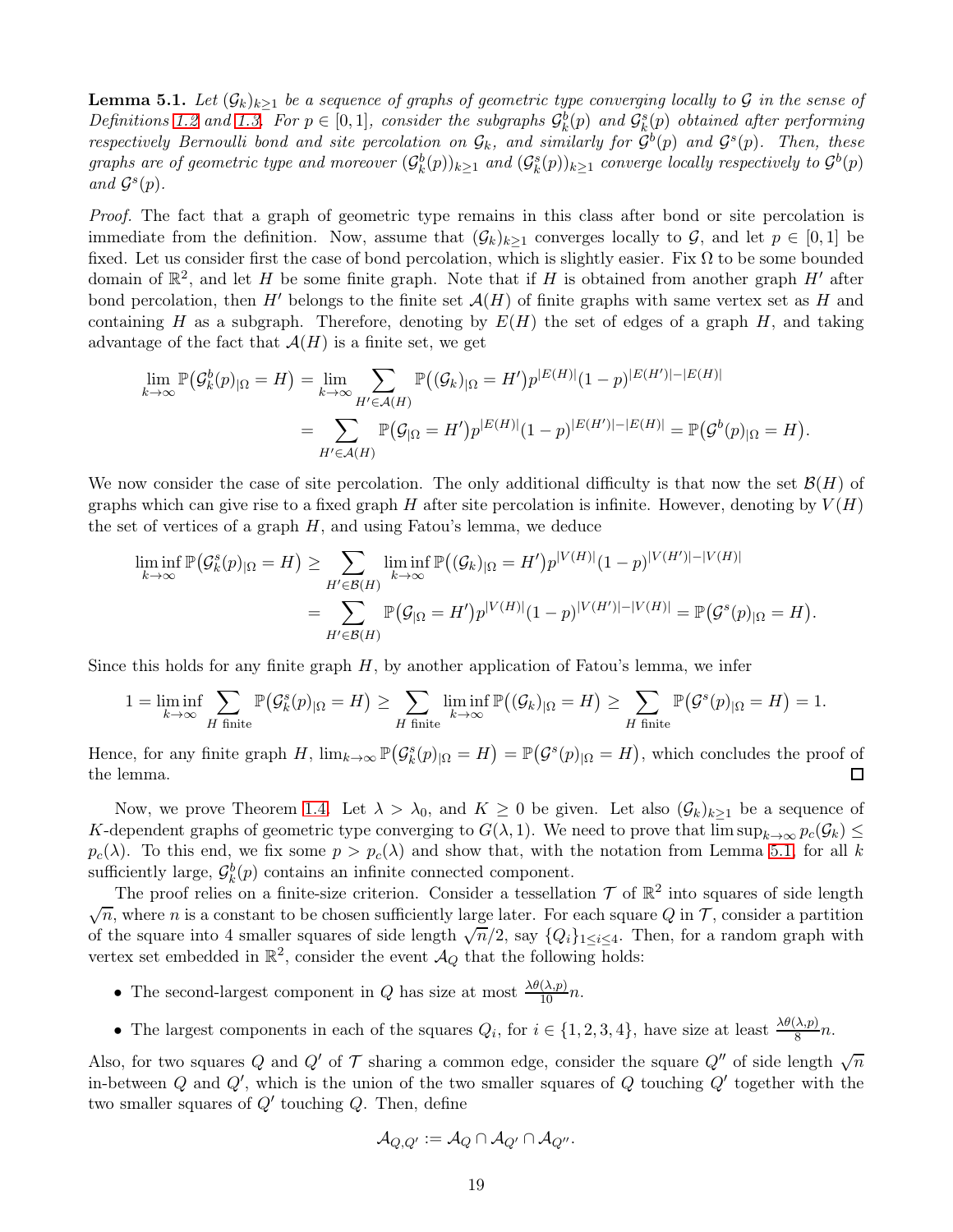On the one hand, on  $\mathcal{A}_{Q,Q'}$ , the two largest components of Q and Q' are connected by construction. On the other hand, by Theorem [1.5](#page-3-0) (or by the results of [\[19\]](#page-20-1)) we know that for every  $\delta > 0$  and every sufficiently large n,  $\mathbb{P}_{\lambda,p}(\mathcal{A}_{Q,Q'}) > 1 - \delta$ . Now, with a slight abuse of notation, denote by  $\mathbb{P}_{k,p}$  the distribution of  $\mathcal{G}_k^b(p)$ . Then, by definition of the local convergence, Lemma [5.1](#page-18-0) and the fact that  $\mathcal{A}_{Q,Q'}$  is a local event one has that, for any sufficiently large k and any two squares  $Q$  and  $Q'$  sharing a common edge,  $\mathbb{P}_{k,p}(\mathcal{A}_{Q,Q'})\geq 1-2\delta$ . On the other hand, considering the graph isomorphic to  $\mathbb{Z}^2$  with vertex set the squares in  $\mathcal{T}$ , and declaring the edge between two neighboring squares  $Q$  and  $Q'$  open if the event  $\mathcal{A}_{Q,Q'}$ holds, defines a bond percolation process on  $\mathbb{Z}^2$ . For every  $n \geq K$ , by hypothesis, this bond percolation is 1-dependent for each of the graphs  $\mathcal{G}_k^b(p)$ . Therefore, by Theorem [2.2,](#page-5-2) choosing  $\delta$  small enough (and then  $n$  large enough) allows us to make this graph supercritical for any sufficiently large  $k$ , and thus proving that all the graphs  $\mathcal{G}_k^b(p)$  have an infinite connected component.

The last part of the theorem is immediate since the critical bond percolation is a decreasing function for the partial order given by the inclusion of graphs. This concludes the proof of Theorem [1.4.](#page-2-2)  $\Box$ 

# <span id="page-19-11"></span>References

- <span id="page-19-8"></span>[1] D. Ahlberg, V. Tassion, and A. Teixeira. Sharpness of the phase transition for continuum percolation in R 2 . *Probability Theory and Related Fields*, 172(1):525–581, 2018.
- <span id="page-19-4"></span>[2] D. Aldous and R. Lyons. Processes on unimodular random networks. *Electron. J. Probab.*, 12:1454– 1508, 2007.
- <span id="page-19-9"></span>[3] I. Benjamini, A. Nachmias, and Y. Peres. Is the critical percolation probability local? *Probab. Theory and Related Fields*, 149:261–269, 2011.
- <span id="page-19-0"></span>[4] I. Benjamini and O. Schramm. Recurrence of distributional limits of finite planar graphs. *Electron. J. Probab.*, 6:13pp, 2001.
- [5] S. R. Broadbent and J. M. Hammersley. Percolation processes: I. Crystals and mazes. In *Mathematical proceedings of the Cambridge philosophical society*, volume 53, pages 629–641. Cambridge University Press, 1957.
- <span id="page-19-2"></span>[6] L. Chayes and R. H. Schonmann. Mixed percolation as a bridge between site and bond percolation. *The Annals of Applied Probability*, 10(4):1182–1196, 2000.
- <span id="page-19-10"></span><span id="page-19-7"></span>[7] H. Duminil-Copin. Introduction to Bernoulli percolation. *Lecture notes available on the webpage of the author*, 2018.
- <span id="page-19-6"></span>[8] H. Duminil-Copin and V. Tassion. A note on Schramm's locality conjecture for random cluster models. *arXiv:1707.07626*, 2017.
- [9] M. Franceschetti, M. D. Penrose, and T. Rosoman. Strict inequalities of critical values in continuum percolation. *Journal of Statistical Physics*, 142(3):460–486, 2011.
- <span id="page-19-1"></span>[10] E. N. Gilbert. Random plane networks. *Journal of the society for industrial and applied mathematics*, 9(4):533–543, 1961.
- <span id="page-19-3"></span>[11] G. R. Grimmett and A. M. Stacey. Critical probabilities for site and bond percolation models. *Ann. Probab.*, 26(5):1788–1812, 1998.
- <span id="page-19-5"></span>[12] J. M. Hammersley. Comparison of atom and bond percolation processes. *Journal of Mathematical Physics*, 2(5):728–733, 1961.